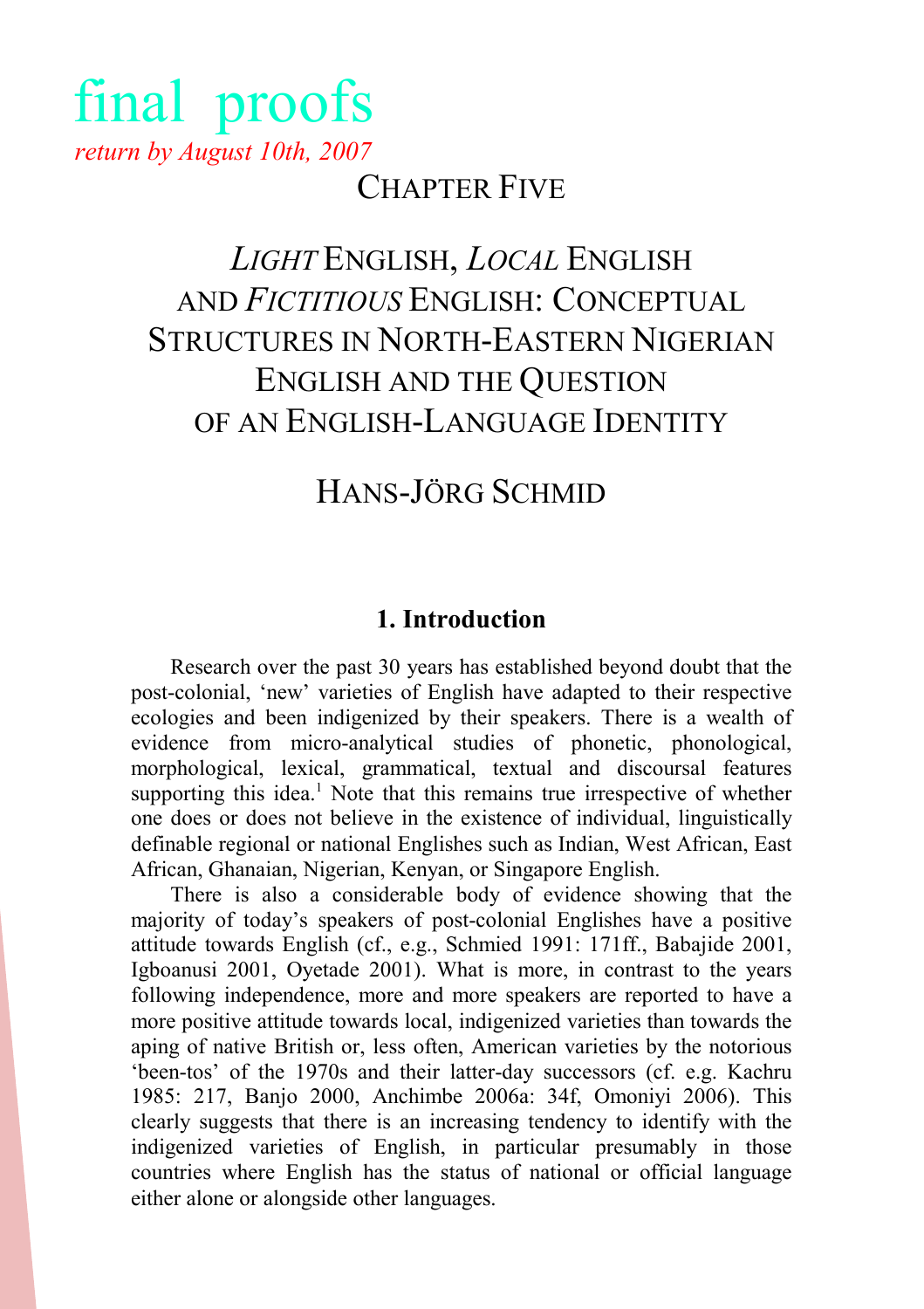However, what we know very little about so far is whether this apparent overt identification with indigenized English varieties also has an internal counterpart, i.e. whether the speakers of these varieties have internalized English in a way similar to the languages acquired earlier than English in their individual lives. As conceived of here, this is not a question of whether English has a cherished place in people's hearts, i.e. a question of attitudes and feelings, but of the degree of entrenchment and richness of English concepts in their minds.<sup>2</sup> The issues addressed in this chapter are thus cognitive rather than affective or social ones (even though of course these levels are difficult to disentangle in actual practice). The central questions are:

- What is the nature of the concepts that speakers of indigenized varieties of English associate with the words in that language?
- How do these concepts compare with the concepts activated by the same words in the minds of native speakers of native Englishes?
- And how do they compare with the concepts activated by referentially equivalent words in the indigenous local languages?

Obviously, in order to investigate these questions, it is necessary to take the lid off the notorious black box that seals off our ideas and concepts from external inspection. This is accomplished by means of rather unsophisticated psycholinguistic tests recruited from the methodological toolbox of Prototype Theory (see Section 3 below for more details).

 This chapter is structured as follows: In Section 2, a survey of the linguistic situation in North Eastern Nigeria will be given, which is necessary for assessing the results of this study. Section 3 will provide a brief outline of the theoretical assumptions underlying this investigation and specify its aims as well as the method used. The results of the study will be presented in Section 4, focusing on a number of case studies representing the major types of conceptual characteristics associated with English words by Nigerian (and American) speakers of English. The data on English will be compared to material elicited with the same method using Hausa stimuli. The chapter closes with a summary of the findings and their discussion in the light of the question of an English-language identity of the speakers (Section 5).

## 2. The linguistic situation in North Eastern Nigeria

The fieldwork for this study was carried out with multilingual informants in Maiduguri in the North Eastern part of Nigeria. With the characteristic three-level pattern of small, local languages vs. regional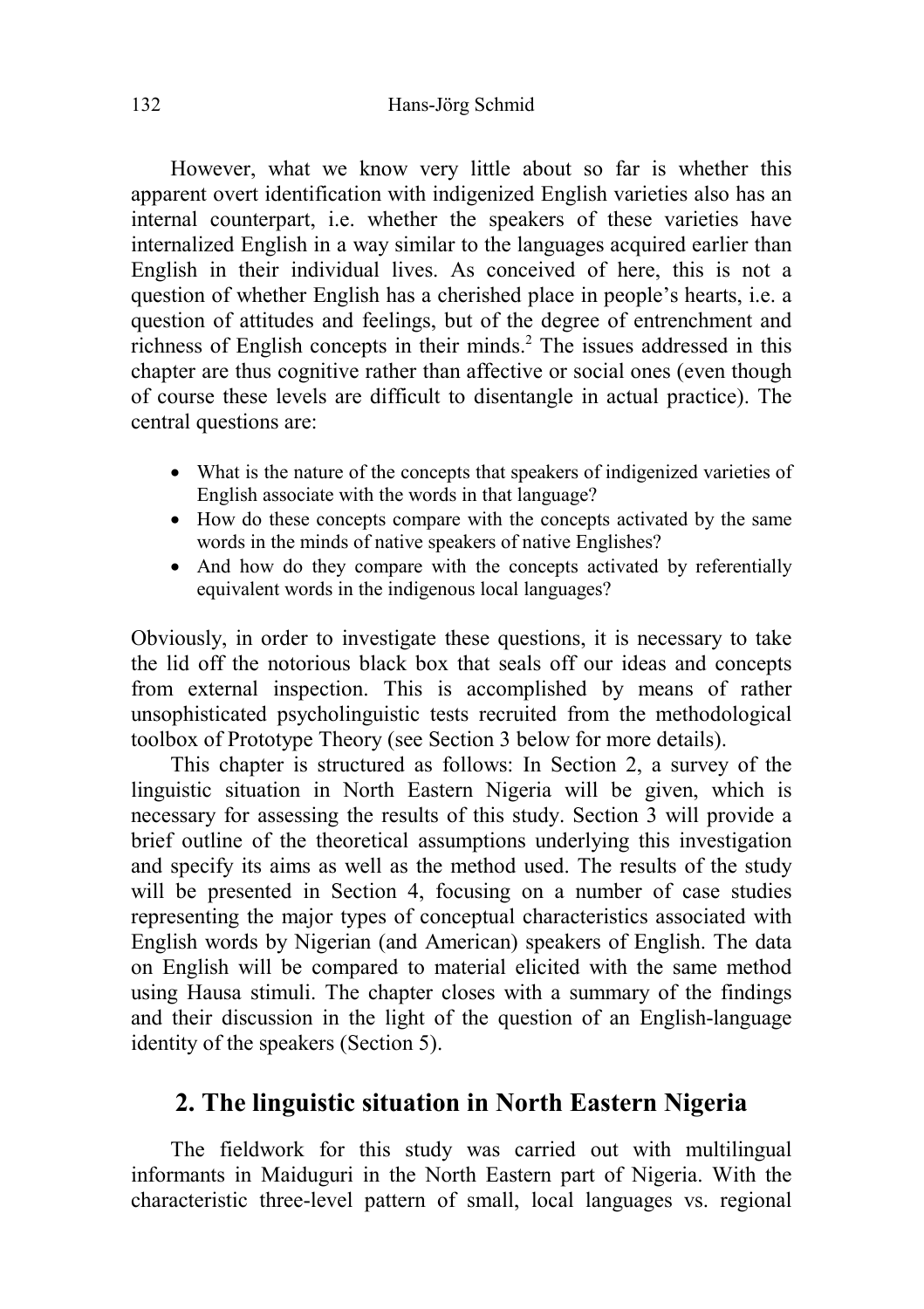languages vs. former European language of the colonizers, the linguistic situation in North Eastern Nigeria is quite typical of many post-colonial societies. In Maiduguri, the capital and largest city of the Nigerian state of Borno bordering Chad and Cameroon, the colonial language is English. The most dominant regional language is Hausa, an Afro-Asiatic language of the Chadic branch. Hausa is the first language of about 22 million speakers in Nigeria as well as Benin, Burkina Faso, Cameroon, Chad, Ghana, Niger and Togo (Hayward 2000: 74-78, Omoniyi 2006: 179). According to Wikipedia (s.v. Hausa), about 15 million people speak Hausa as a second language. Alongside Igbo and Yoruba, Hausa is a major language of interethnic communication in Nigeria, mainly based in Northern Nigeria and neighbouring areas.

As regards local languages, the original ethnic tongue of the area is Kanuri, a Nilo-Saharan language. As a recent sociolinguistic survey reported by Broß (2002) has shown, Kanuri has been losing out to Hausa even in typical situations like in the market and is no longer rated the most important language at work in Maiduguri (Broß 2002: 108). Shuwa Arabic, a spoken dialect of Arabic spread throughout the Lake Chad region, is also quite strong, due to the fact that the majority of the population are Muslims. According to Hansford et al. (1976) other smaller languages in the area are Buduma, Putai, Mober and Gamargu. Broß (2002: 104) mentions the existence of speakers of Bura, Margi, Dghwede, Mafa, Kanembu, Malgwa and Mandara in Maiduguri.

What is quite specific of the Maiduguri region, as post-colonial societies go, is that English is not an important means of everyday communication for most people, since many of its classic functions in interethnic discourse are taken over by Hausa. Babajide (2001: 5) reports on a questionnaire study carried out in Nigeria which states that "75% of the Yoruba respondents are comfortable with the use of English at almost all the time while only 37.5% of the Hausa respondents are in this category". This is supported by the findings in Broß's (2002: 105) survey for urban Maiduguri: "Hausa is the language of wider communication in Maiduguri in five of […] six sociolinguistics situations", i.e. at work/school, in the market, for writing notes, for religious and for political discussions.

As a consequence, even Pidgin English is of little importance compared to other regions in Nigeria and West Africa. While there exists a basilectal variety of the 'broken English' type (Ferguson and DeBose 1977: 100), the dominant manifestation of English is acrolectal speech prevalent in the domains of administration, the media, business, international contacts and tertiary education.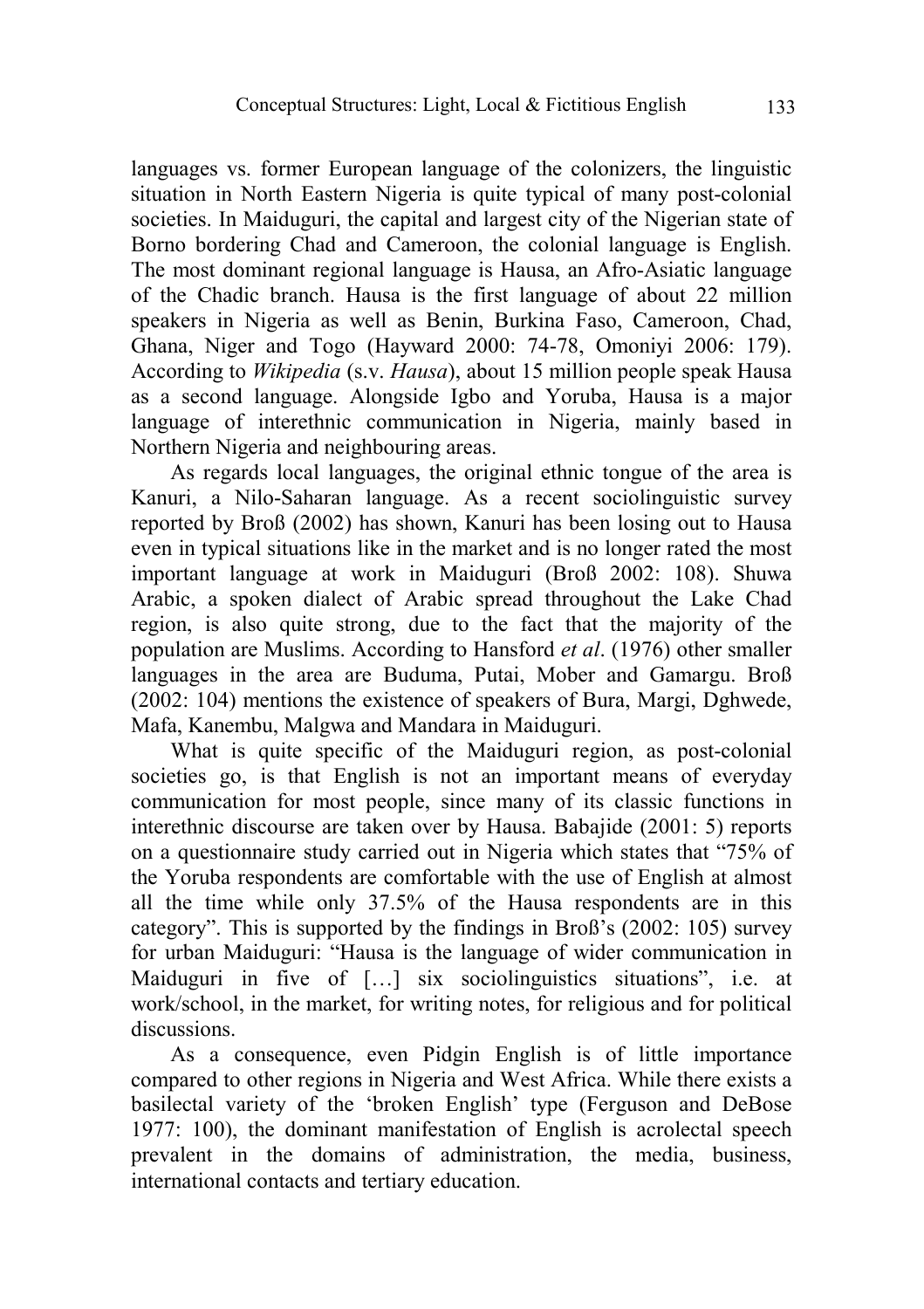Of course English also plays an important role in secondary education, but again a less prominent one than in neighbouring regions, as many Hausa families send their children to Koranic schools. Since the Hausa are also the economically and politically dominant group in the area, they do not have to rely on higher and English-speaking education to climb the political ladder. Thus in Broß's (2002: 114) survey more than 70% of the native speakers of Hausa preferred the use of Hausa in schools, followed by 12% favouring English and 6% Shuwa. According to Adegbija (1994: 151; quoted in Babajide 2001), in Northern Nigerian states "like Kano, Katsina, and Sokoto, the attitude of the majority of the population towards English is generally indifferent, negative, or downright hostile, especially when spoken by anyone in black skin". A problem with the findings presented by Adegbija (1994), Babajide (2001) and Broß (2002) is that English was apparently treated as one monolithic language without regard for the wide range of varieties from 'broken' and Pidgin English to 'Nigerian Standard English' (cf. Bamgbose 1992: 149f.).

## 3. Aims, methods and theoretical background of the study

The semantic peculiarities of the New Englishes have traditionally been described in categories used by historical linguists to classify semantic change (e.g., Sey 1973, Adegbija 1989, Bokamba 1992, and Simo Bobda 1994). Bokamba (1992), for instance, talks of four principal ways of semantic "deviation": semantic extension, semantic shift, semantic transfer, and coinage. In a more recent example of this type, Dako (2001: 28-32) arranges his material on Ghanaianisms in terms of semantic extension, semantic restriction, semantic pejoration, semantic amelioration and semantic shift.

In the present chapter, a wider notion of meaning is subscribed to, which denies the existence of an objectively determinable boundary between semantic and conceptual information. This means that there is no principled difference between the lexical meaning of a word and its conceptual content. The aim of this study is to unveil the conceptual structures associated with everyday lexemes in Northern Nigerian English and to compare them to corresponding concepts in the minds of native speakers of American English, on the one hand, and to the concepts activated by referentially equivalent words in Hausa, on the other. The main interest is how lexicalized English concepts are represented in the minds of multilingual speakers, and whether the nature of these concepts can be interpreted as symptoms of the existence of an English-language identity.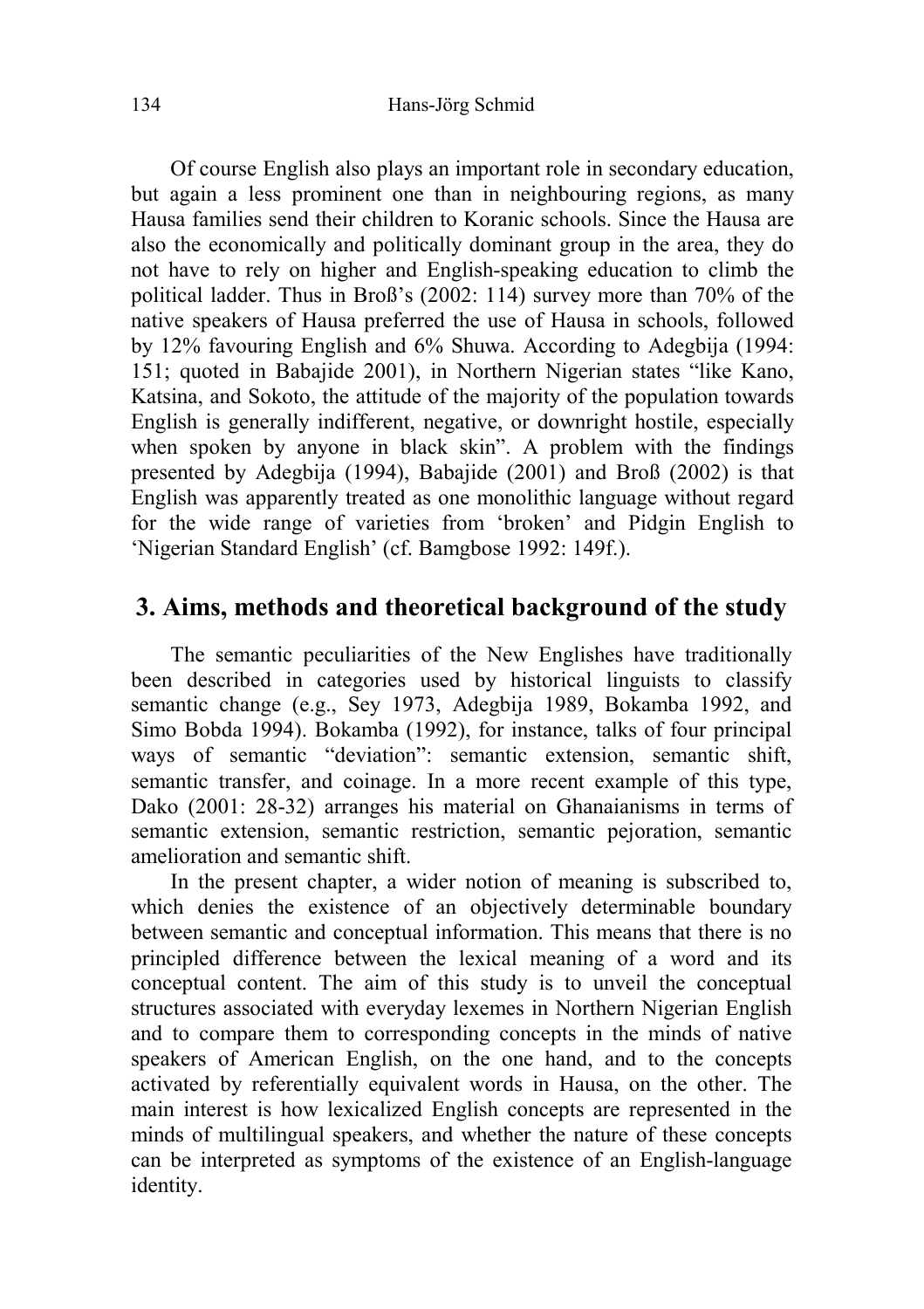The theoretical basis of this chapter is the so-called Prototype Theory of meaning, whose main assumptions can be summarized as follows (cf., e.g., Lakoff 1987, Taylor 2003, Ungerer and Schmid 2006: Chs. 1 and 2):

- Word meanings are reflections of concepts or cognitive categories; $3$  for example, the meaning of the word dog corresponds to a mental category, DOG, subsuming a set of real-world entities.
- Cognitive categories of concrete entities (as opposed to abstract ideas) are construed in the mind on the basis of our perception of the real-world entities and our experience in interacting with them.
- Concepts have an internal structure consisting of typical representatives, the so-called prototypes, and less typical as well as bad or peripheral ones. They have fuzzy boundaries, i.e. words have fuzzy meanings.
- The structures of cognitive categories can be accounted for by the distribution of attributes, i.e. properties of the real-world entities as perceived and conceived by the language users and associated by them with the cognitive category. Attributes are thus theoretical constructs located to the cognitive level; they must be distinguished from properties of referents, on the one hand, and classical semantic features, on the other, which are posited for the language-internal level.

In order to lay open the concepts underlying everyday lexemes a method called attribute-listing task is applied. It was introduced by Eleonor Rosch (1973, Rosch and Mervis 1975; see Ungerer and Schmid 2006: Ch. 1 for a survey) in her well-known studies which laid the foundation for what is now known as Prototype Theory. In this task, subjects are presented with individual lexemes *(car, house, fence, garden)* and have to name attributes, i.e. properties that they believe to be shared by the possible referents of the words. A typical response to the stimulus car, for example, would include attributes like 'has four wheels', 'has an engine', 'carries people', and 'is made from metal'. The attributes given by the individual informants are accumulated and ranked according to the number of informants who named them. Attributes listed by a large proportion of subjects (e.g. 'has wheels' for car) are considered to play a crucial role in the category structure, while idiosyncratic attributes named by single informants (e.g. 'loud music' for car) are of minor importance and therefore neglected in the analysis.

The lexemes used as test stimuli were simple words recruited from everyday areas. The focus in this chapter is on selected concepts from the field 'house and home', but a small number of other items will also be used for illustration. 71 students from Maiduguri University participated in the Nigerian study taking centre stage here. Their attribute lists for English as well as Hausa concepts, which were collected in different sessions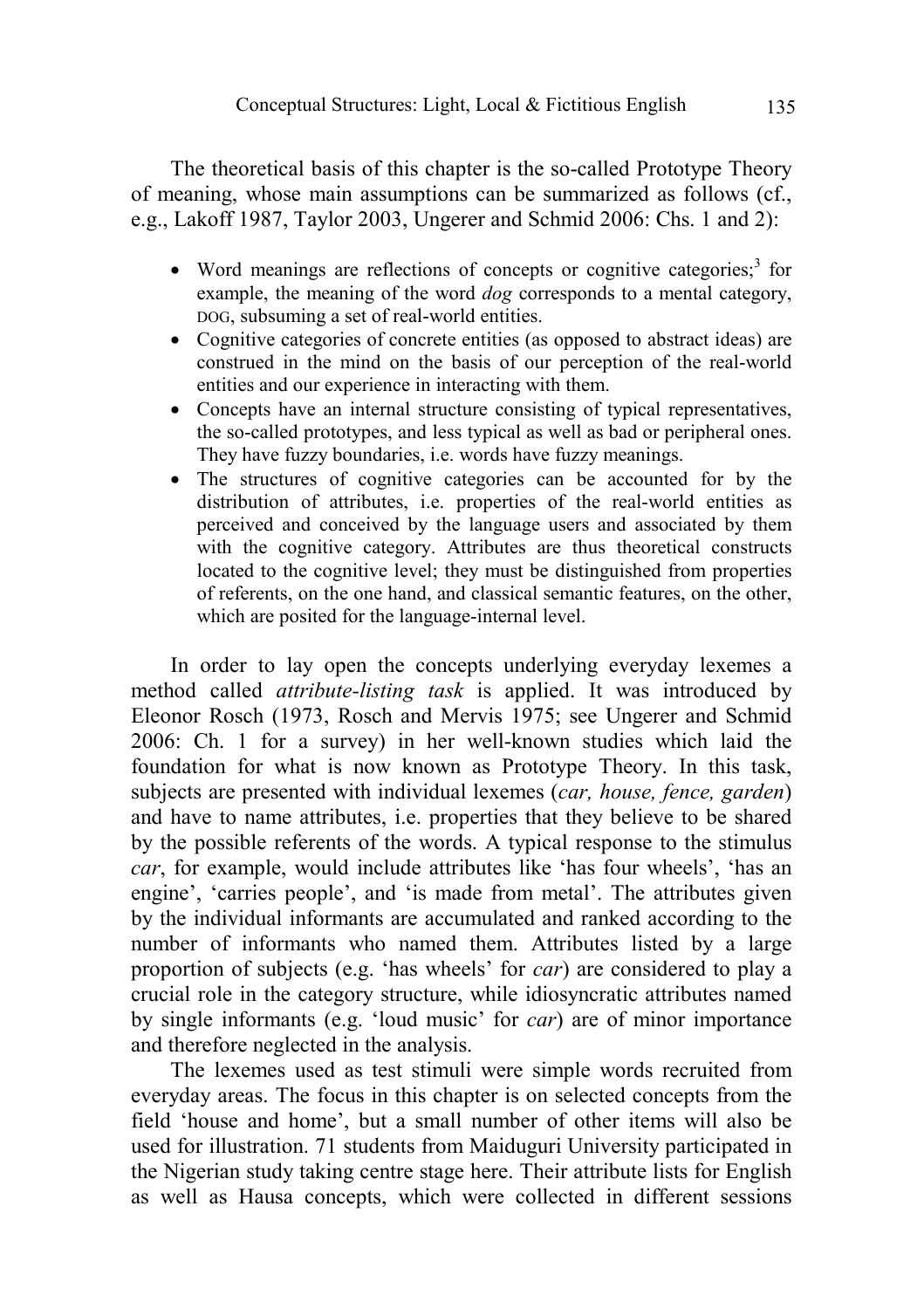separated by several days, are compared to material elicited from 24 students in New York City. The American informants had 30 seconds to write down the attributes that came to their minds, the Nigerian students were allowed 60 seconds because their writing speed was much slower.

One crucial caveat should be added before I look closer into the results of the study. What this study wants to show is that everyday English words are likely to be associated with specifically 'African' or 'Nigerian' concepts in the minds of the Nigerian speakers and thus have specific meanings in this context, which may differ from the meanings of the same words in other varieties of English. Obviously, however, English words are also used to name the attributes in the attribute listing task, and these in turn are equally prone to have meanings specific to the local ecology. For example, when 69% of the Nigerian informants give a variant of the verb bathe in response to the stimulus bathroom, it would be misleading to assume that they have in mind the activity of 'submerging in water in a container', since in Nigerian English bathe is more or less synonymous with wash. Therefore one must beware of interpreting the Nigerian informants' attributes from a Western point of view. Yet, even if this is kept in mind, in the terms taken by Pike (1967: Ch. 2) from linguistics into the social sciences, the following analysis of Nigerian English concepts will largely remain an etic endeavour representing an outsider's view of the matter rather than an emic one.

#### 4. Results

It is tempting to regard the conceptual structures collected from the native speakers of American English as a standard, against which the peculiarities of the elicited Nigerian concepts are described in terms of adaptations of 'original' and 'proper' English concepts to the local ecology. However, such an account would presuppose the dubious deviance approach (cf. Bamgbose 1992: 151-154), epitomized in the famous *Ouirk concerns* (Ouirk 1990, Kachru 1991), that the New Englishes are no more than (corrupted) descendants of the native Englishes. In order to steer clear of this bias I will avoid the use of process nominalizations of the type adaptation, contextualization, indigenization, acculturation or Africanization, since these invariably imply an idea of 'this is what proper native English has been turned into in the mouths and minds of African speakers'. The American and the Nigerian datasets will therefore be presented each in its own right as equally valid representations of lexicalized categories of things in the world.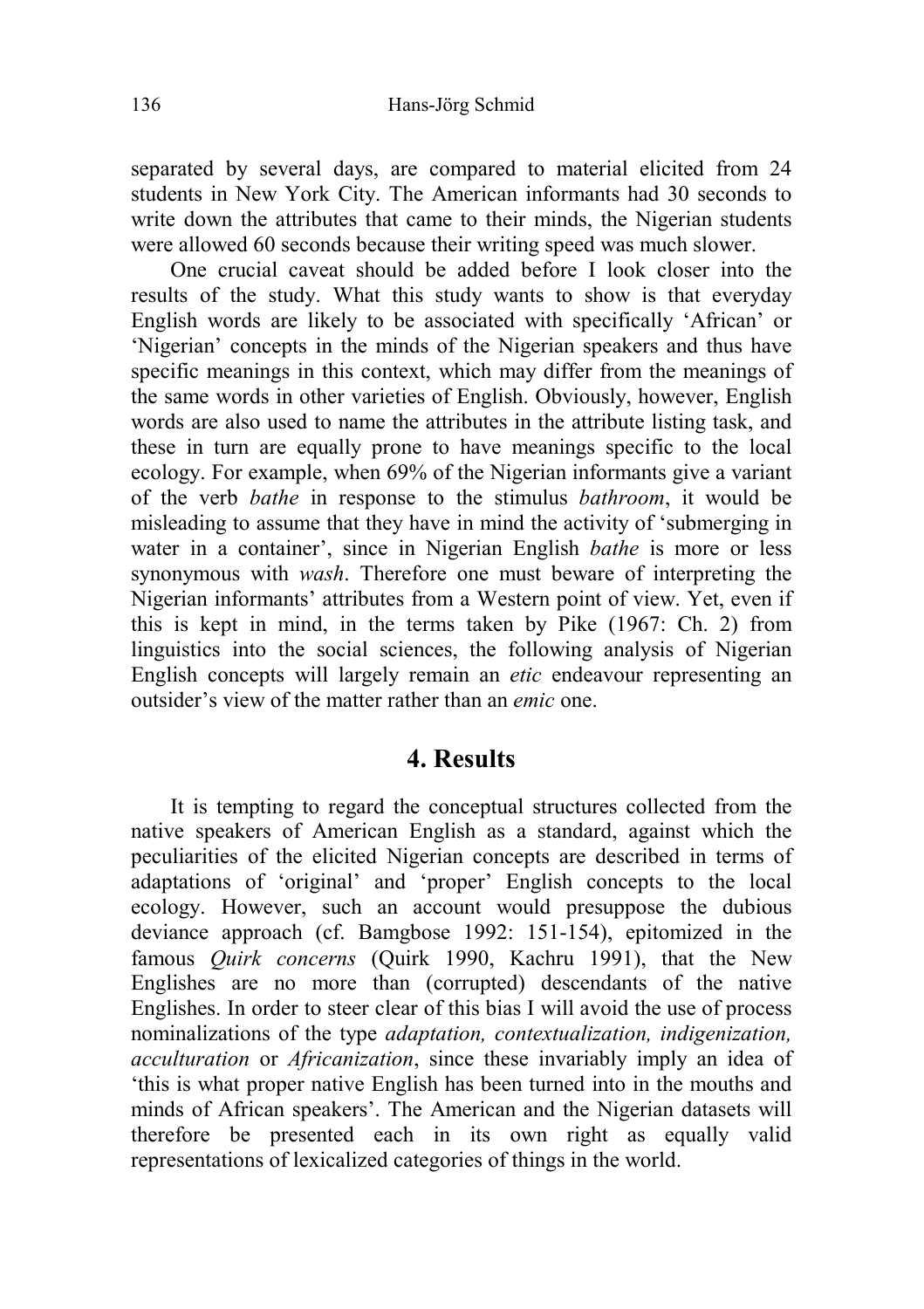Nevertheless it is unavoidable that the characteristic features of the lexicalized conceptual structures observed in the North-Eastern Nigerian field are described in terms of their differences to those represented in other Englishes and classified accordingly. The categories suggested by an inductive approach, i.e. relying on the findings, are the following:

- 'light' concepts, having comparatively lean conceptual structures;
- 'local' concepts, exhibiting more or less distinct reflections of the local culture and ecology;
- 'fictitious concepts', showing a surprising lack of cultural and ecological characteristics.

Evidence for the plausibility of these categories will be discussed in greater detail in the ensuing sections.

#### 4.1 Light English

The notion of 'light English' captures phenomena that one would typically expect to find in a learner's or second-language variety. The concepts associated with words are much less rich and less complex than those that can be elicited from L1-speakers of native varieties. To be sure, concepts of this type are quite rare in the data discussed here, and, as we will see in Section 4.2, are part and parcel of all varieties of English. Typical Nigerian examples from the area of food (not in the focus of attention here) are Western concepts like CHEESE or (as yet) PIZZA that call up a very limited amount of attributes in the minds of the Nigerian informants. In fact, only very few Nigerian informants were able to come up with attributes at all and the ones they mentioned tended to be of the very general type 'made from milk' for CHEESE or 'food', 'round', 'flat' for PIZZA. Quite tellingly some informants add the attributes 'Western' or 'European' to their lists.

Examples from the conceptual area 'compound' include the concepts PORCH and STAIRCASE. The only attribute of PORCH named by more than 5% of the Nigerian informants is 'outside the house'; the attributes 'frontage/in front of the house', 'part of the house', 'back yard', 'place for parking cars' and 'place for relaxation' are each named by no more than two informants and suggest—just like even more idiosyncratic attributes like 'car', 'fire' or 'valley-like'—that the notion of PORCH does not seem to be of great importance to most Nigerian informants. Similarly, 30 out of the 71 Nigerian informants did not produce even a single attribute in response to the stimulus STAIRCASE. And some of those who did try to respond apparently focused their attention on the second component, –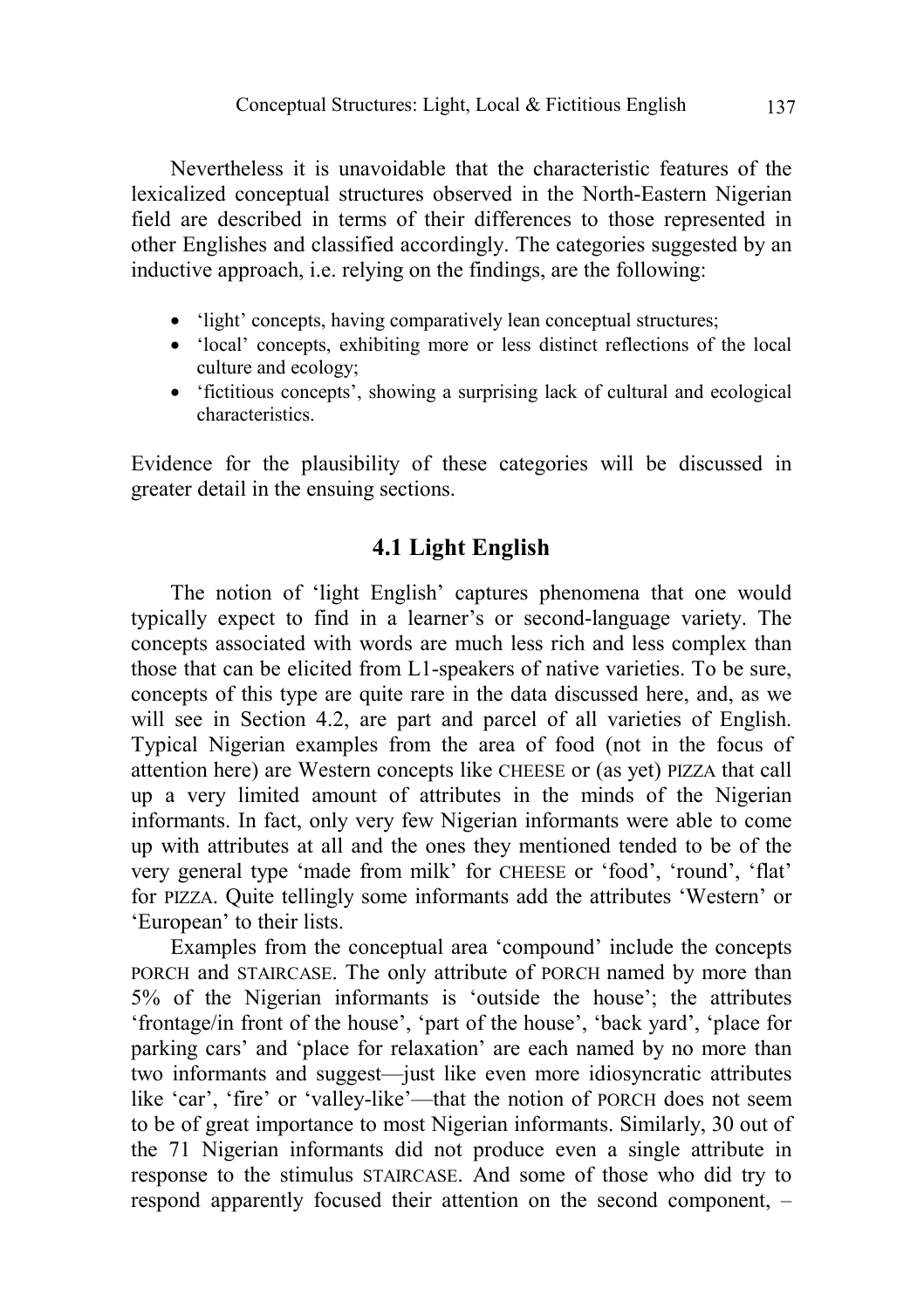case, when coming up with attributes such as 'small bag' or 'to put a pillow in'.

As already mentioned above, examples of the type 'light English' are not numerous in the dataset. The cases found are all notions that have remained more or less foreign to the local ecology and do not play an important role in Hausa culture. For example, while porches of the American type are parts of the modern urban Nigerian homes of affluent people, they are still quite rare and therefore there is hardly a need for the corresponding word in Hausa English. Applying Anchimbe's (2006a) filtration model of integration, which is mainly designed to explain the influence of indigenous languages on New Englishes, we could say that the native English lexemes do not pass the integrational filter to the New African variety because of a lack of necessity (see Anchimbe 2006a:  $191f.$ 

Phenomena of the 'light-English' type are to a large extent predictable from experience with the local culture. As far as the issue of identity is concerned, I feel unable to interpret findings of this type as evidence either for or against the existence of an English-language identity in the minds of the Nigerian informants.

### 4.2 Local English

Unlike 'light English' concepts, 'local English' ones are undoubtedly fully-fledged notions of word meanings in the informants' minds. The conceptual structures observable in the material collected show different ways in which these local concepts differ from those stored in the minds of the American speakers questioned. A fairly typical example of 'local English' is the concept ROOF (see Table 1). While the American and Nigerian informants agree on the protecting and covering function of roofs as well as on their topological locations on top of buildings, their differing ideas about the materials of roofs—'shingles' (US) as opposed to 'zinc', 'wood/timber', 'iron/metal/steel', 'grass' and 'thatch' (Nigeria)—are indisputable reflections of ecological differences. Furthermore, a substantial proportion of the Nigerian informants (18.3%) associate the concept ROOF with CEILING. In the traditional Hausa compound (cf. Moughtin 1964, 1985), the 'rooms' are typically separate 'huts' (as reflected in the polysemy of the Hausa word *daki* meaning 'room' and 'hut'; see below). The Nigerian English word ceiling refers to the wooden inner surface of the top part of these rooms, which is inserted below the roof proper (often made of corrugated iron) to shield the room from heat. It also refers to the chipboards themselves that are used for this purpose.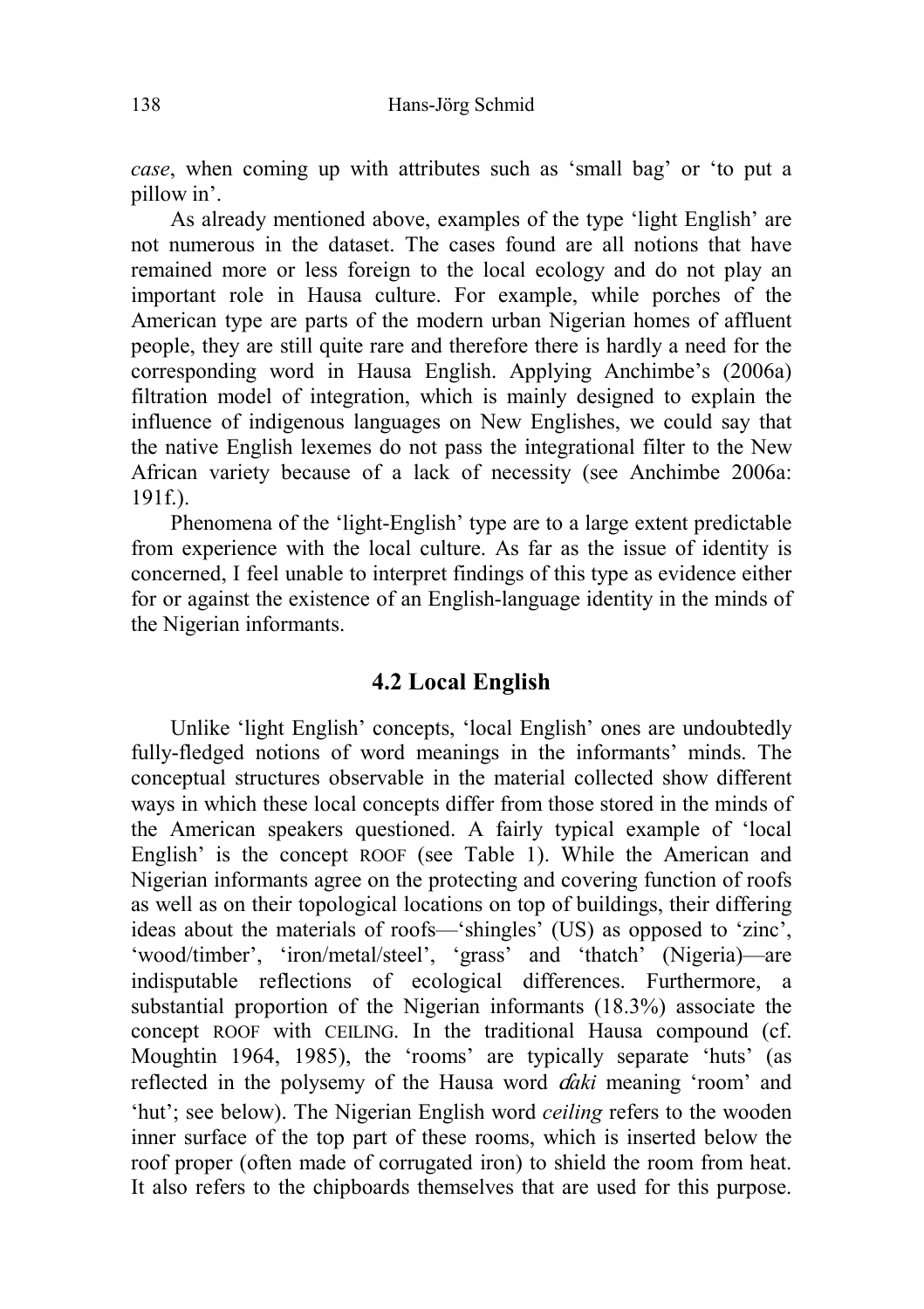The strong conceptual association between ROOF and CEILING is also reflected in the Nigerian informants' reactions to the Hausa stimulus rufi (a deverbal noun derived from rufe 'to cover'): as many as 48% of the native speakers of Hausa included the attribute 'daki' ('room', 'hut') in their attribute lists for this Hausa word. It is thus very likely that the association with CEILING results from a conceptual transfer from cognitive models that are part of Hausa culture and lexicalized in the Hausa concept RUFI. 4

| <b>RATING USA</b>                            |        | <b>RATING NIGERIA</b>                                                    |        |  |
|----------------------------------------------|--------|--------------------------------------------------------------------------|--------|--|
| roof                                         | weight | roof                                                                     | weight |  |
| house                                        | 45.8%  | covers/coverage of a room/a<br>house/a building/a shed                   | 43.7%  |  |
| top of building/<br>house/home               | 37.5%  | zinc                                                                     | 43.7%  |  |
| top                                          | 29.2%  | top (of a house/<br>building/room)/top cover                             | 38.0%  |  |
| cover(ing)                                   | 25.0%  | wood/timber                                                              | 26.8%  |  |
| protect(ion)                                 | 20.8%  | ceiling (in a room)<br>(comprises the $\sim$ )                           | 18.3%  |  |
| shingles                                     | 20.8%  | nails                                                                    | 15.5%  |  |
| keep dry/keeps<br>rain out/keeps<br>snow out | 16.7%  | protects (room against rain,<br>heat, cold, sun, weather)/<br>protection | 15.5%  |  |
| santa                                        | 12.5%  | iron (sheets)/metal/ steel<br>(made of $\sim$ )                          | 14.1%  |  |
| brick                                        | 8.3%   | grass                                                                    | 7.0%   |  |
| ceiling                                      | 8.3%   | part of house                                                            | 7.0%   |  |
| hard                                         | 8.3%   | provides shade/ prevents sun                                             | 5.6%   |  |
| leaks                                        | 8.3%   | shade/shelter (for $\sim$ )                                              | 5.6%   |  |
| rain                                         | 8.3%   |                                                                          |        |  |
| shelter (provides<br>$\rightarrow)$          | 8.3%   |                                                                          |        |  |
| snow                                         | 8.3%   |                                                                          |        |  |

Table 1. Results of attribute listing for  $ROOF<sup>5</sup>$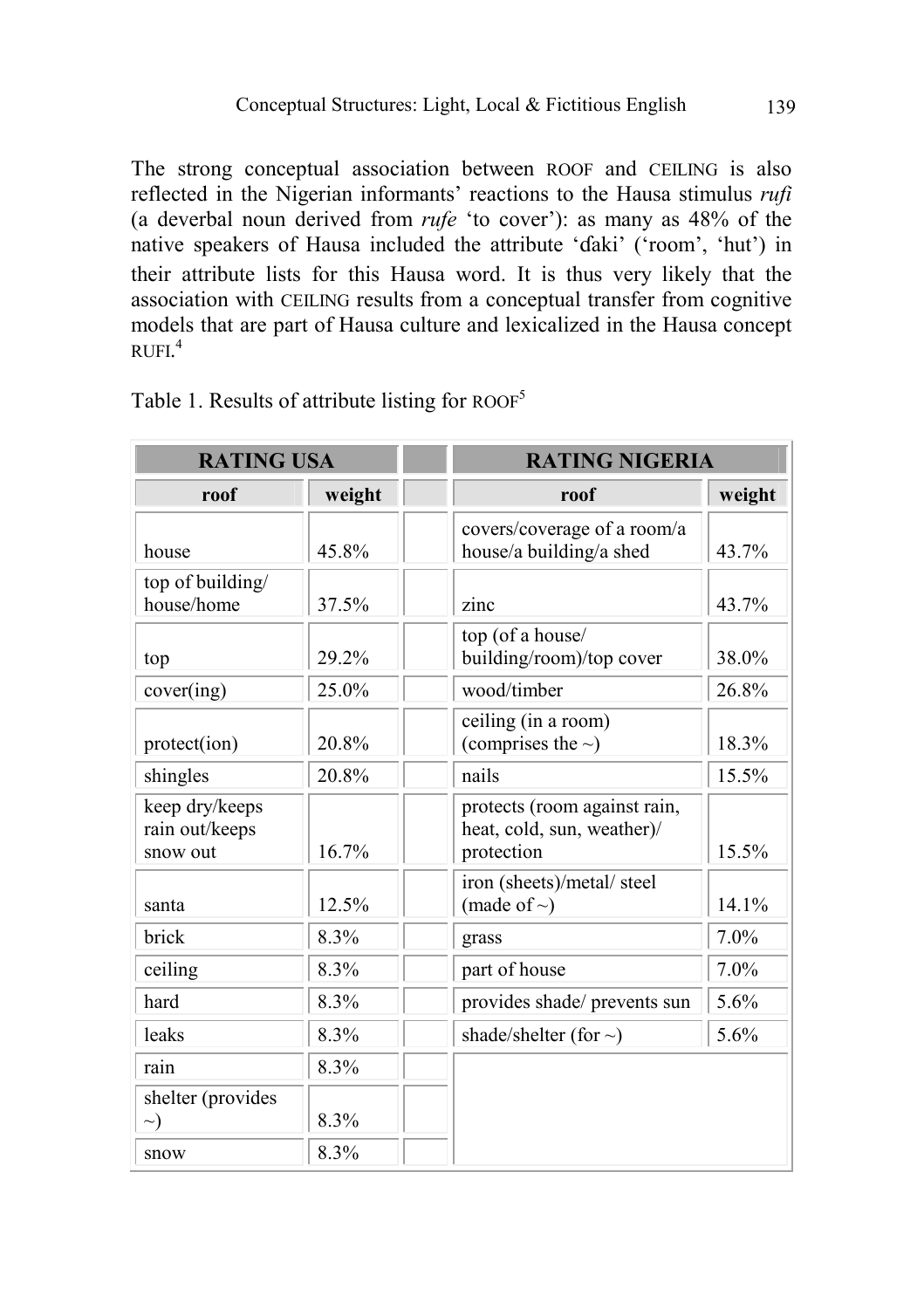The degree of local particularity found in the data spans the gamut from concepts just tinged or 'flavoured' by the local ecology to more obtrusive conceptual peculiarities reflecting, so to speak, local conceptual 'specialties'. Distinctly different from the US-American concepts lexicalized by the same form, and at the same time noticeably different from the corresponding Hausa concepts, these 'specialties' can be regarded as newly emergent concepts unique to the speakers of English in that particular region or related cultures. They are, so to speak, 'conceptual Nigerianisms' or, to be precise, 'Hausaisms'.

| <b>RATING USA</b>                           |        |                                                                                                                                       | <b>RATING NIGERIA</b> |  |  |
|---------------------------------------------|--------|---------------------------------------------------------------------------------------------------------------------------------------|-----------------------|--|--|
| boys' quarters                              | weight | boys' quarters                                                                                                                        | weight                |  |  |
| locker rooms                                | 20.8%  | boys (only) (for $\sim$ )/boys stay<br>there/ made for boys/used by<br>boys/ belonging to boys/boys'<br>area of residence/boys' house | 46.5%                 |  |  |
| heds                                        | 16.7%  | room(s) (two) (small $\sim$ )                                                                                                         | 26.8%                 |  |  |
| bedroom                                     | 12.5%  | beds/beddings/sleeping place                                                                                                          | 21.1%                 |  |  |
| dirty                                       | 12.5%  | for children/children's place in<br>a house/children's room                                                                           | 21.1%                 |  |  |
| hang out (~places)                          | 12.5%  | house                                                                                                                                 | 18.3%                 |  |  |
| room                                        | 12.5%  | at back (yard) of/behind the<br>house                                                                                                 | 15.5%                 |  |  |
| blue or other<br>masculine colored<br>walls | 8.3%   | building                                                                                                                              | 15.5%                 |  |  |
| boys                                        | 8.3%   | locality separate from main/<br>major house/near main<br>house/outside main house                                                     | 15.5%                 |  |  |
| dorm(s)                                     | 8.3%   | belonging to/for servants/boys<br>that work in the house                                                                              | 9.9%                  |  |  |
| gyms                                        | 8.3%   | apartment                                                                                                                             | 7.0%                  |  |  |
| loud                                        | 8.3%   | bathroom(s)                                                                                                                           | 7.0%                  |  |  |
| messy                                       | 8.3%   | part of house                                                                                                                         | 7.0%                  |  |  |
| private/privacy                             | 8.3%   | toilet(s)                                                                                                                             | 7.0%                  |  |  |
| smelly                                      | 8.3%   | visitors (place for $\sim$ )                                                                                                          | 5.6%                  |  |  |

Table 2. Results of attribute listing for BOYS' QUARTERS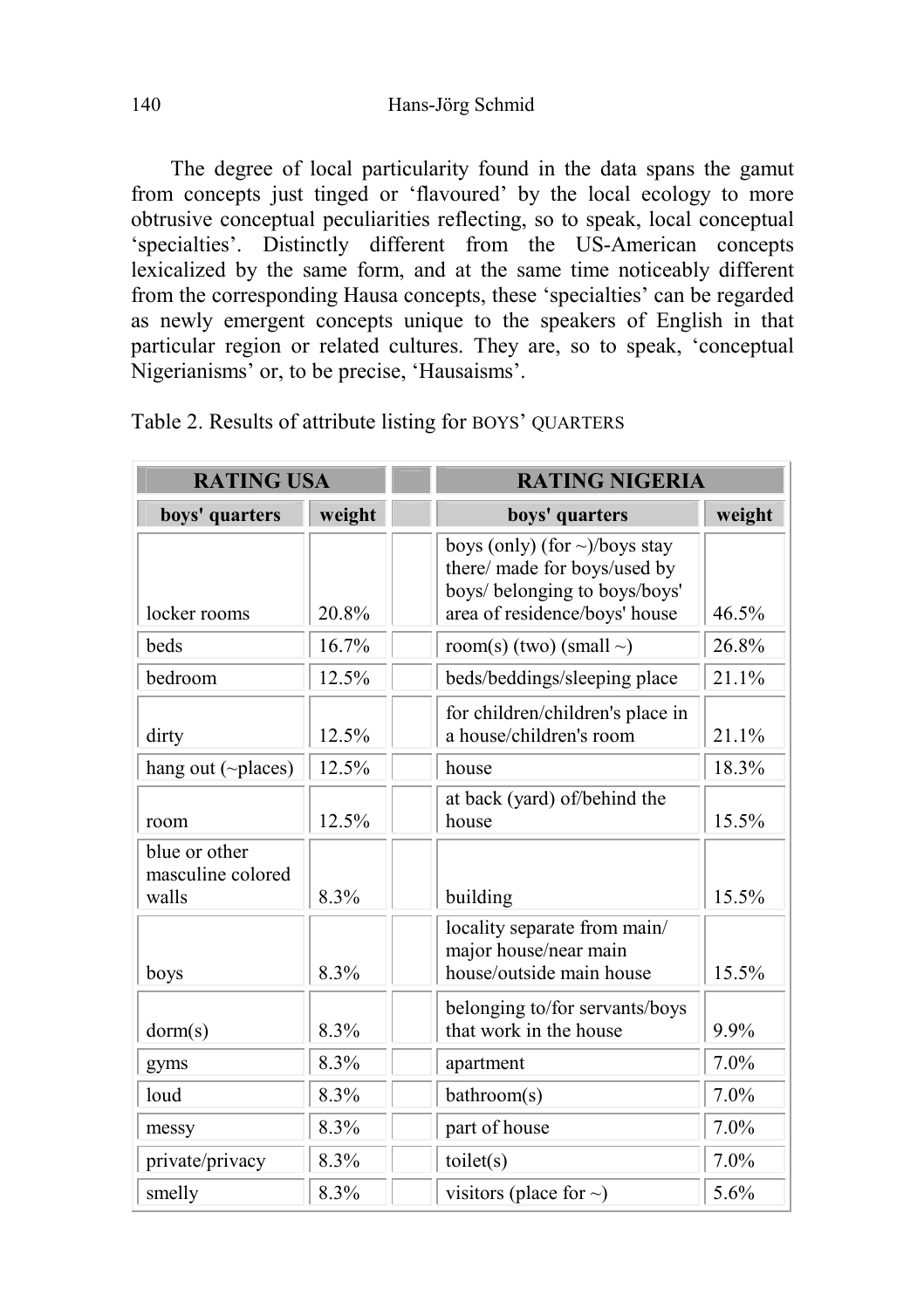The most extreme pole on the cline of conceptual differences is reached by concepts that are lexicalized by English forms but are nowadays apparently unique to the post-colonial African context. Examples of this type are boys' quarters (Table 2) and compound (in the sense of 'area enclosed by a wall or fence including a yard and houses inhabited by a(n extended) family'; Table 3).

| <b>RATING USA</b>                 |        | <b>RATING NIGERIA</b>                                                                             |        |
|-----------------------------------|--------|---------------------------------------------------------------------------------------------------|--------|
| compound                          | weight | compound                                                                                          | weight |
| two things put<br>together        | 25.0%  | surrounding (of house)/around<br>house/near house                                                 | 23.9%  |
| complicated/dif<br>ficult/complex | 20.8%  | place where (many) people live                                                                    | 18.3%  |
| mix                               | 20.8%  | area                                                                                              | 15.5%  |
| combine                           | 16.7%  | family house/harbours people of the<br>same family                                                | 12.7%  |
| more than 1                       | 16.7%  | house                                                                                             | 12.7%  |
| chemistry                         | 12.5%  | part of house/space within a house                                                                | 12.7%  |
| element                           | 12.5%  | big/large                                                                                         | 11.3%  |
| science                           | 12.5%  | open space/area                                                                                   | 11.3%  |
| together                          | 12.5%  | environment                                                                                       | 9.9%   |
| compound<br>word/noun             | 8.3%   | fence(d)                                                                                          | 7.0%   |
|                                   |        | premises                                                                                          | 7.0%   |
|                                   |        | school compound                                                                                   | 7.0%   |
|                                   |        | collection of houses in one<br>place/houses put together in one<br>place/ contains many buildings | 5.6%   |
|                                   |        | field                                                                                             | 5.6%   |
|                                   |        | flowers (around)                                                                                  | 5.6%   |

Table 3. Results of attribute listing for COMPOUND

These examples show that the notion of 'light English' concepts is by no means restricted to the New Englishes, but applies to native speakers of the native varieties as well (cf. Section 4.1 above). The data provided by the American students clearly demonstrate that they do not seem to be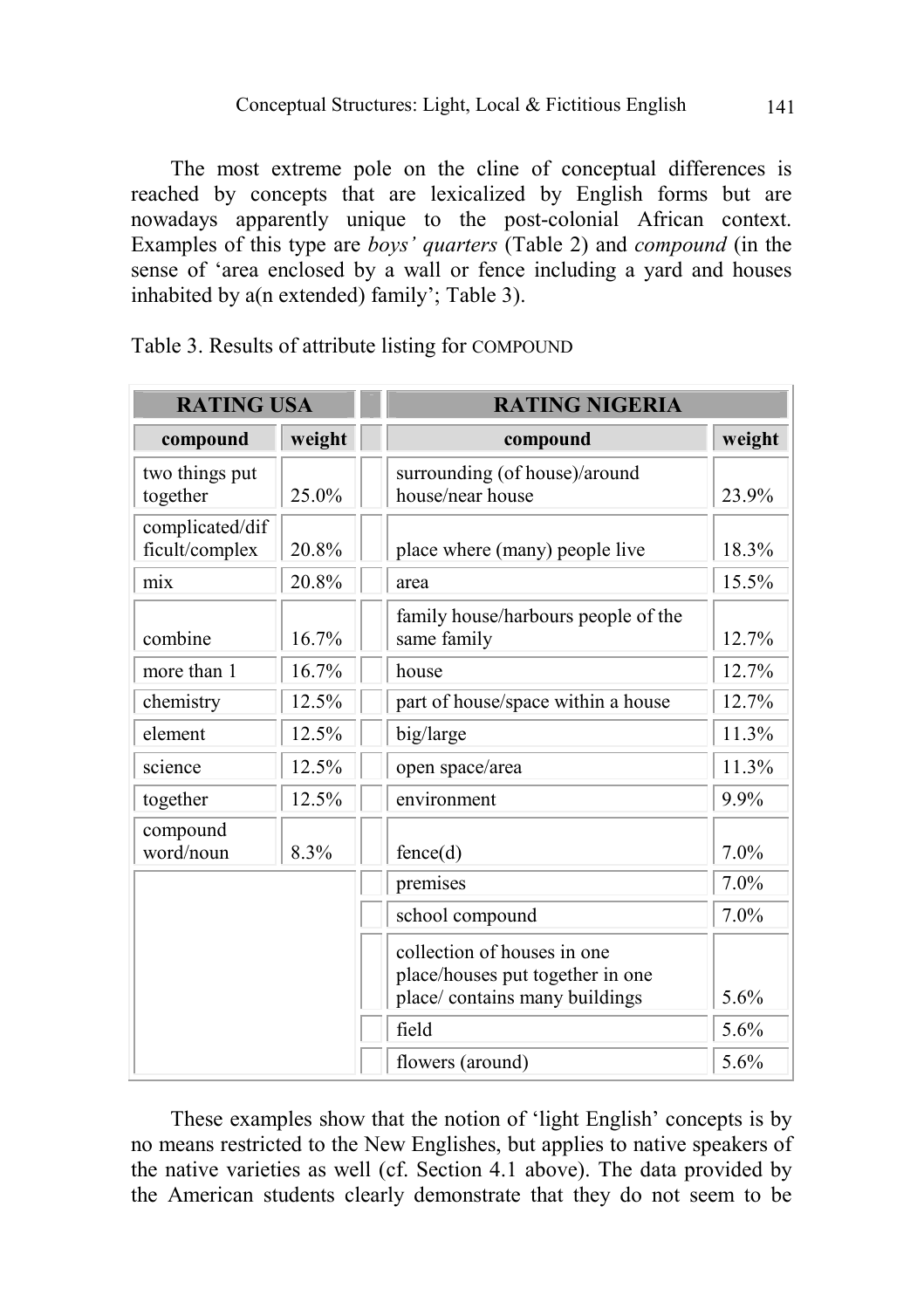familiar with the concepts in question. Like 'light English', these extreme cases of 'local English' are of less concern to me here as proof of their particularity would not have required painstaking experimental testing.

What should not go unnoticed in the Nigerian list for *compound*, however, is the fairly low weight score for the top attributes, which suggests that there is not much agreement on the dominant aspects of this concept. This is in contrast with the findings on the Hausa word *gida*, where the top attributes  $d\vec{a}k\vec{i}$  ('hut, room', 52%), gini ('building', 43%) and  $kofa$  ('door', 36%) boast considerably higher weight scores (Wießner 2005: 33). The intersubjective variability in the responses to COMPOUND suggest that compared to Hausa *gida* the English-language notion of COMPOUND does not seem to play a prominent role in the informants' everyday lives.

In what follows, I will carve out two sections from the cline of localizations and focus on 'locally flavoured concepts' and 'local conceptual specialties' in turn. The usual reminder applies, of course, that classes established more or less arbitrarily along continua have fuzzy boundaries.

#### 4.2.1 Locally flavoured concepts

Examples of the 'locally flavoured' type of concepts include the notion of ROOF already discussed as well as DOOR and FENCE. As in the case of ROOF, the Nigerian informants are more concerned with the material of doors ('wood/timber', 'metal/steel/iron/aluminium') than the American informants (Table 4). In addition, a larger number of the Nigerian students mention the function of doors, 'entrance' and 'exit'. Again as with roof above, it is possible that this is a transfer from the Hausa culture and language: the extract from the data collected by Wießner (2005) in Table 5 shows that the top attributes produced by the Nigerian informants in response to door are almost identical to the ones for its Hausa equivalent,  $\overline{k}$ OFA, except that the weight of the attributes, i.e. the agreement among the informants, is in general higher for the Hausa stimulus than for the English.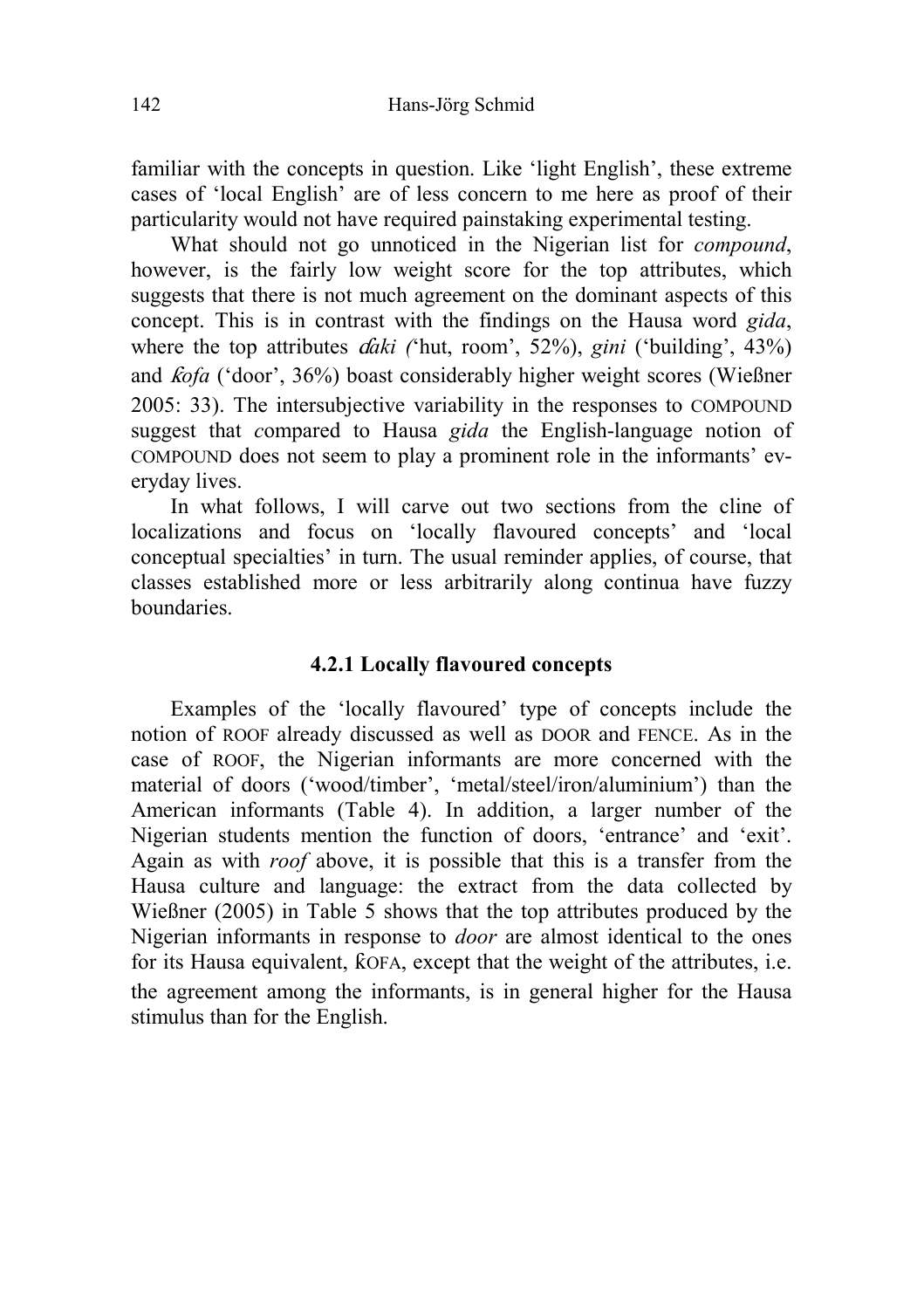| <b>RATING USA</b>   |        | <b>RATING NIGERIA</b>                                              |        |  |
|---------------------|--------|--------------------------------------------------------------------|--------|--|
| door                | weight | door                                                               | weight |  |
| open                | 62.5%  | entrance (into building/room) (house<br>$\sim$ )/inlet/wide $\sim$ | 52.1%  |  |
| close(d)            | 54.2%  | wood/timber (made of)                                              | 28.2%  |  |
| doorknob/knob       | 33.3%  | metal/steel/iron/aluminium (made of<br>$\rightarrow)$              | 18.3%  |  |
| house               | 29.2%  | room                                                               | 16.9%  |  |
| handle $(door~)$    | 25.0%  | exit (point)/outlet of a building                                  | 14.1%  |  |
| lock                | 20.8%  | key(hole)                                                          | 14.1%  |  |
| shut                | 20.8%  | lock                                                               | 9.9%   |  |
| wooden              | 20.8%  | passage (opening~)                                                 | 9.9%   |  |
| entrance            | 16.7%  | close(d)                                                           | 8.5%   |  |
| window              | 16.7%  | handle                                                             | 8.5%   |  |
| front               | 12.5%  | open                                                               | 8.5%   |  |
| key                 | 12.5%  | part of building/house                                             | 7.0%   |  |
| back                | 8.3%   | rectangular/rectangle                                              | 7.0%   |  |
| barrier             | 8.3%   | frame                                                              | 5.6%   |  |
| big                 | 8.3%   | glass                                                              | 5.6%   |  |
| doorbell            | 8.3%   | house (found in $\sim$ )                                           | 5.6%   |  |
| exit                | 8.3%   | in & out (to get $\sim$ )                                          | 5.6%   |  |
| heavy               | 8.3%   | padlock                                                            | 5.6%   |  |
| in                  | 8.3%   |                                                                    |        |  |
| mail box            | 8.3%   |                                                                    |        |  |
| opportunity         | 8.3%   |                                                                    |        |  |
| out                 | 8.3%   |                                                                    |        |  |
| privacy             | 8.3%   |                                                                    |        |  |
| room (to a $\sim$ ) | 8.3%   |                                                                    |        |  |
| screen              | 8.3%   |                                                                    |        |  |
| steel               | 8.3%   |                                                                    |        |  |

# Table 4. Results of attribute listing for DOOR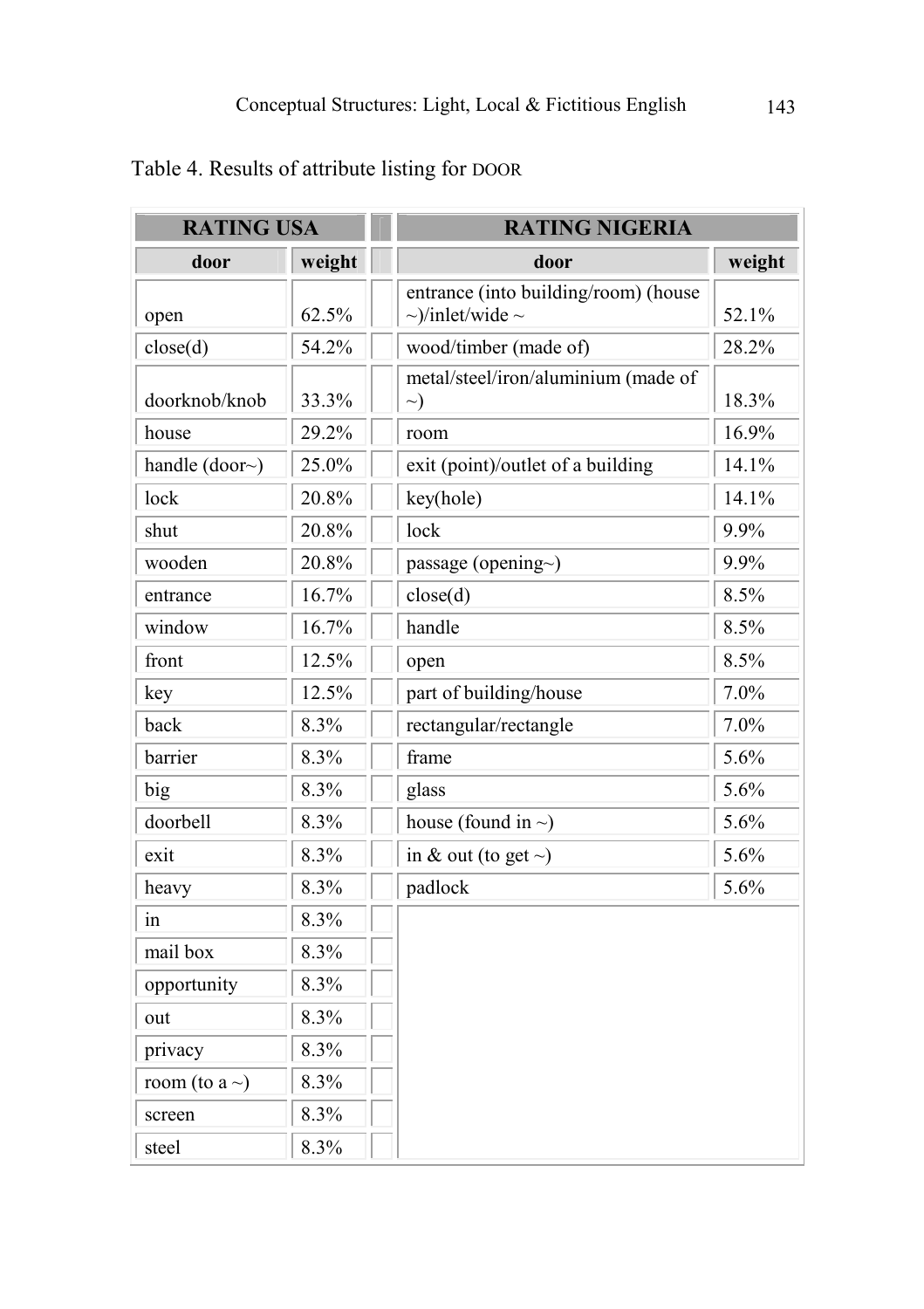| <b>RATING Nigeria Hausa</b> |        |  |  |  |
|-----------------------------|--------|--|--|--|
| kofa 'door'                 | weight |  |  |  |
| karfe 'iron' / kwano 'zinc' | 52%    |  |  |  |
| shiga/mashiga 'entrance'    | 51%    |  |  |  |
| katako 'wood'               | 49%    |  |  |  |
| daki 'hut, room'            | 40%    |  |  |  |
| gida 'compound'             | 33%    |  |  |  |
| makulli 'key'               | 22%    |  |  |  |

Table 5. Extract of results of attribute listing for Hausa  $K$ OFA ('door') from Wießner (2005: 54)

Differences in the typical material of artefacts are also conceptually reflected in the lists for FENCE (Table 6), where '(made of) wood' is the dominant attribute for the American students as opposed to 'wire(d)/barb wire' on the Nigerian side.

What is more striking about the Nigerian list is that with a weight score of no more than 29.6% this is another case with a low degree of intersubjective agreement even on the most prominent attributes. The material attributes '(made of) blocks' and 'bricks', as well as the mention of '(kind of) wall' also reflect a degree of uncertainty regarding the difference between WALL and FENCE. This is supported by the occurrence of the attribute '(part of) fence' in the list for the concept WALL (Table 7). It is likely that this conceptual peculiarity is also caused by interference with Hausa, where three words correspond to English wall: bango 'a wall of any kind whatever', katanga 'the wall of a house or compound' and garu 'a wall, applied to that of a town, compound or house, but rarely to that of a room' (all definitions taken from Bargery 1993). The conceptual uncertainty with regard to the English notions of WALL and FENCE could be a result of the fact that Hausa walls, in particular those referred to as katanga, serve the function of delimiting a property (the typical Hausa attribute named by the informants is kewaye 'enclosed'); yet the typical material is of course blocks of clay and bricks and this conflation of function and material has an effect on the conceptualization of English WALL.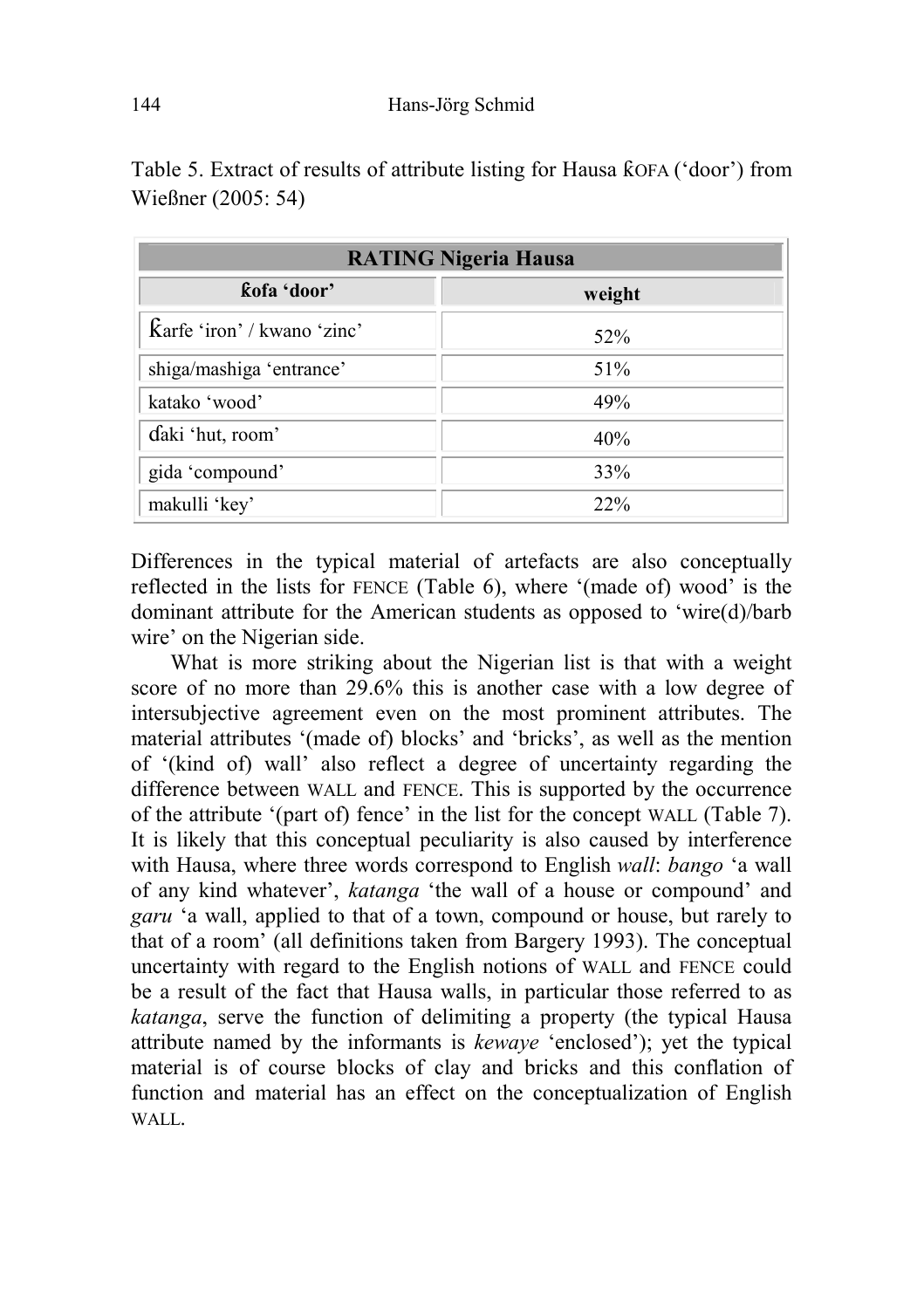| <b>RATING USA</b>                    |        | <b>RATING NIGERIA</b>                                                                                |        |  |
|--------------------------------------|--------|------------------------------------------------------------------------------------------------------|--------|--|
| fence                                | weight | fence                                                                                                | weight |  |
| wood (made of $\sim$ )               | 54.2%  | wire(d)/barb wire                                                                                    | 29.6%  |  |
| white                                | 37.5%  | protects territory/for protection/<br>protects from harm/against<br>intruders/security               | 21.1%  |  |
| metal (made of $\sim$ )              | 33.3%  | rounding $(\sim$ boundaries)/round a<br>place/surrounds<br>house/surrounding                         | 16.9%  |  |
| picket                               | 33.3%  | demarcation                                                                                          | 11.3%  |  |
| gate                                 | 25.0%  | (made of) metal/iron                                                                                 | 9.9%   |  |
| house (around $\sim$ )               | 16.7%  | built                                                                                                | 9.9%   |  |
| protects what's<br>inside/protection | 16.7%  | around house/building/field                                                                          | 8.5%   |  |
| surrounds ( $\sim$<br>property)      | 16.7%  | cover $(\sim$ wall) ( $\sim$ of a place/<br>environment)                                             | 8.5%   |  |
| dog(s)                               | 12.5%  | (made of) blocks                                                                                     | 7.0%   |  |
| high                                 | 12.5%  | bar people/animals from getting<br>through environment/area/ stops<br>trespassing/ prevents entering | 7.0%   |  |
| keep out                             | 12.5%  | <b>Bricks</b>                                                                                        | 5.6%   |  |
| barbed wire                          | 8.3%   | high (erected $\sim$ )                                                                               | 5.6%   |  |
| barrier                              | 8.3%   | (kind of) wall                                                                                       | 5.6%   |  |
| chain                                | 8.3%   | Wood                                                                                                 | 5.6%   |  |
| climb                                | 8.3%   |                                                                                                      |        |  |
| closed in                            | 8.3%   |                                                                                                      |        |  |
| containment/contai<br>ns things      | 8.3%   |                                                                                                      |        |  |
| keeps things in                      | 8.3%   |                                                                                                      |        |  |
| linked                               | 8.3%   |                                                                                                      |        |  |
| low                                  | 8.3%   |                                                                                                      |        |  |
| privacy                              | 8.3%   |                                                                                                      |        |  |
| separate                             | 8.3%   |                                                                                                      |        |  |

# Table 6. Results of attribute listing for FENCE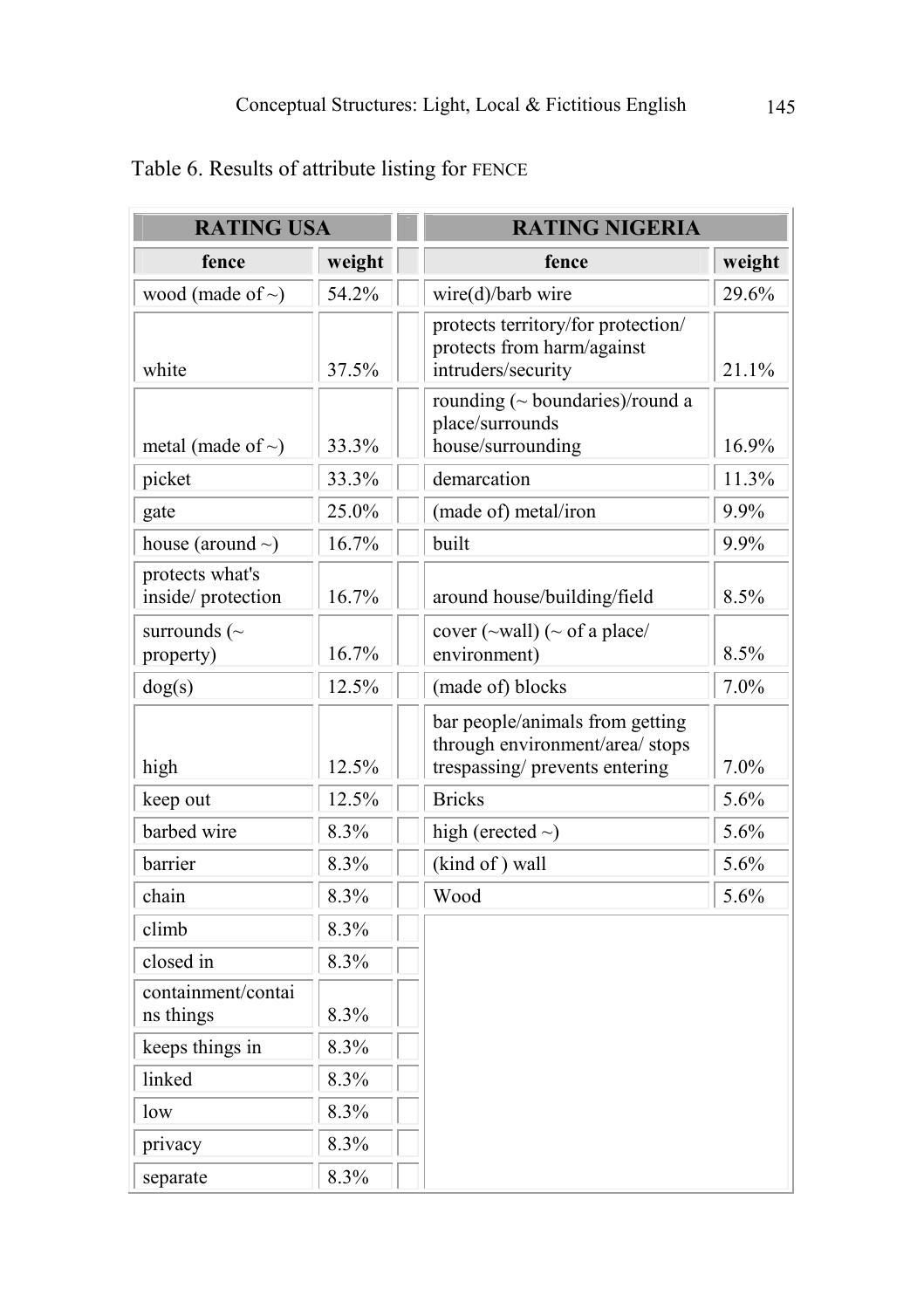| separates<br>properties/ pieces of |      |  |
|------------------------------------|------|--|
| land                               | 8.3% |  |
| yard                               | 8.3% |  |

Further examples of the category 'locally flavoured' concepts include GATE, HOUSE and TOILET.

#### 4.2.2 Local specialties

'Local specialties' are defined here as distinctly localized English language concepts that are apparently influenced by the Hausa culture and/or language, and yet distinctly different in their structure from the corresponding Hausa concepts. To appreciate their structure it is important to compare them not only to data from the American students but also to the attribute lists that the same Nigerian informants produced in response to Hausa stimuli.

| <b>RATING</b><br><b>USA</b>                    |        | <b>RATING NIGERIA:</b><br><b>ENGLISH</b> |        |                      | <b>RATING NIGERIA:</b><br><b>HAUSA</b> |        |
|------------------------------------------------|--------|------------------------------------------|--------|----------------------|----------------------------------------|--------|
| hut                                            | weight | hut                                      | weight |                      | daki<br>'hut,<br>room'                 | weight |
| small                                          | 29.2%  | small/short/smal<br>ler than house       | 28.2%  |                      | ƙofa 'door'                            | 74%    |
| pizza                                          | 25.0%  | round/circular                           | 25.4%  | 'window'             | taga/windo                             | 55%    |
| straw                                          | 25.0%  | grass (made<br>with)                     | 23.9%  | gado<br>'bed'        |                                        | 43%    |
| wood/stick<br>s/ branches<br>(made of $\sim$ ) | 25.0%  | mud/clay (built<br>with $\sim$ )         | 18.3%  |                      | gini/gina<br>'building'                | 43%    |
| shelter<br>(form of $\sim$ )                   | 20.8%  | door (small $\sim$ )                     | 14.1%  | a 'sleep'            | barci/kwan                             | 33%    |
| home (type)<br>of $\sim$ )                     | 16.7%  | roof                                     | 14.1%  | rufi/marfi<br>'roof' |                                        | 29%    |
| house                                          | 12.5%  | room                                     | 14.1%  |                      | kwanciya<br>'lie down'                 | 26%    |

Table 7. Results of attribute listing for English HUT and Hausa dAKI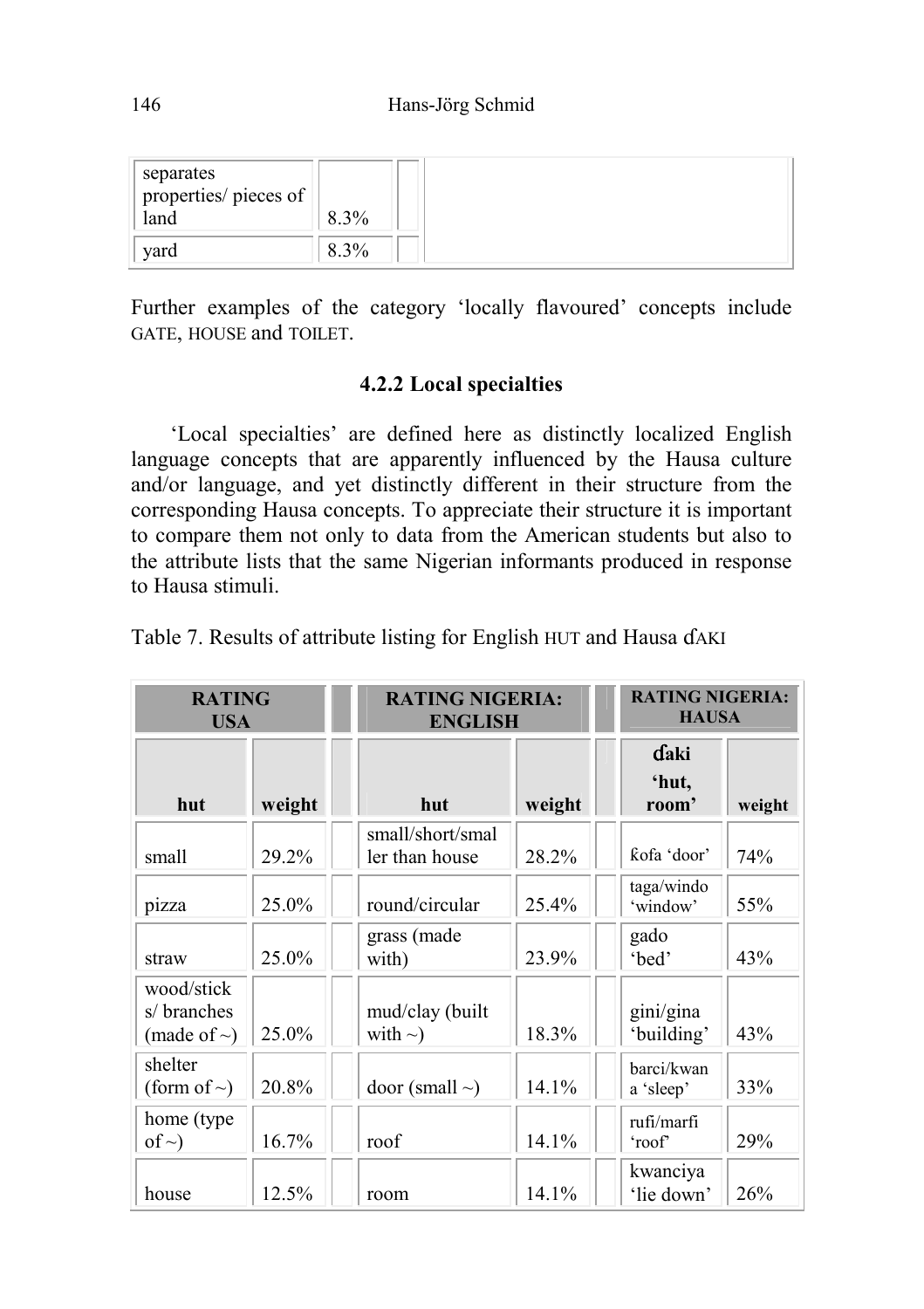| grass ( $\sim$<br>used to<br>build it) | 8.3% | building (type of<br>$\sim$ /built | 12.7% | ƙasa 'mud,<br>clay'             | 19% |
|----------------------------------------|------|------------------------------------|-------|---------------------------------|-----|
| Hawaii                                 | 8.3% | thatch (~ed roof)                  | 12.7% | gida<br>'compound               | 17% |
| hay                                    | 8.3% | in village/rural                   | 9.9%  | bulok/bulo<br>'block,<br>brick' | 14% |
| live (place<br>to $\sim$ in)           | 8.3% | window(s)<br>$(small \sim)$        | 9.9%  | kwano<br>'corrugated<br>iron'   | 14% |
| not<br>strong/unst<br>able             | 8.3% | house                              | 8.5%  | ciyawa<br>'grass'               | 14% |
| protection                             | 8.3% | shelter                            | 8.5%  | katifa<br>'mattress'            | 14% |
| safety                                 | 8.3% |                                    |       | kujeru<br>'chairs'              | 14% |
| shack                                  | 8.3% |                                    |       | labule<br>'curtain'             | 14% |
| ??tikki                                | 8.3% |                                    |       | shinfida<br>'linen'             | 12% |
| tipi                                   | 8.3% |                                    |       | tabarma<br>'mat'                | 12% |
|                                        |      |                                    |       | zama 'sit<br>together'          | 12% |

A good case in point is the concept HUT (Table 7). On the one hand, a comparison of the Nigerians' and the Americans' reactions to HUT demonstrates that the two groups have different objects before their minds' eyes. While the Americans imagine a small detached building, the Nigerians also mention the attribute 'room'. Since, as already mentioned, the Hausa lexeme  $daki$  has the polysemous meaning of 'hut' and 'room', this local characteristic of HUT is another case of transfer in line with the locally flavoured concepts discussed above. On the other hand, there is also a noticeable difference in the Nigerian respondents' reaction to English hut and Hausa *daki*. Whereas the attributes named for HUT reflect a presumably accurate picture of the physical characteristics of the typical referents, those given for *daki* invite us, so to speak, into the hut or room: not only do they include references to the furniture typically found in a *daki* (i.e. bed, mattress, chairs,—apparently rather recent additions to more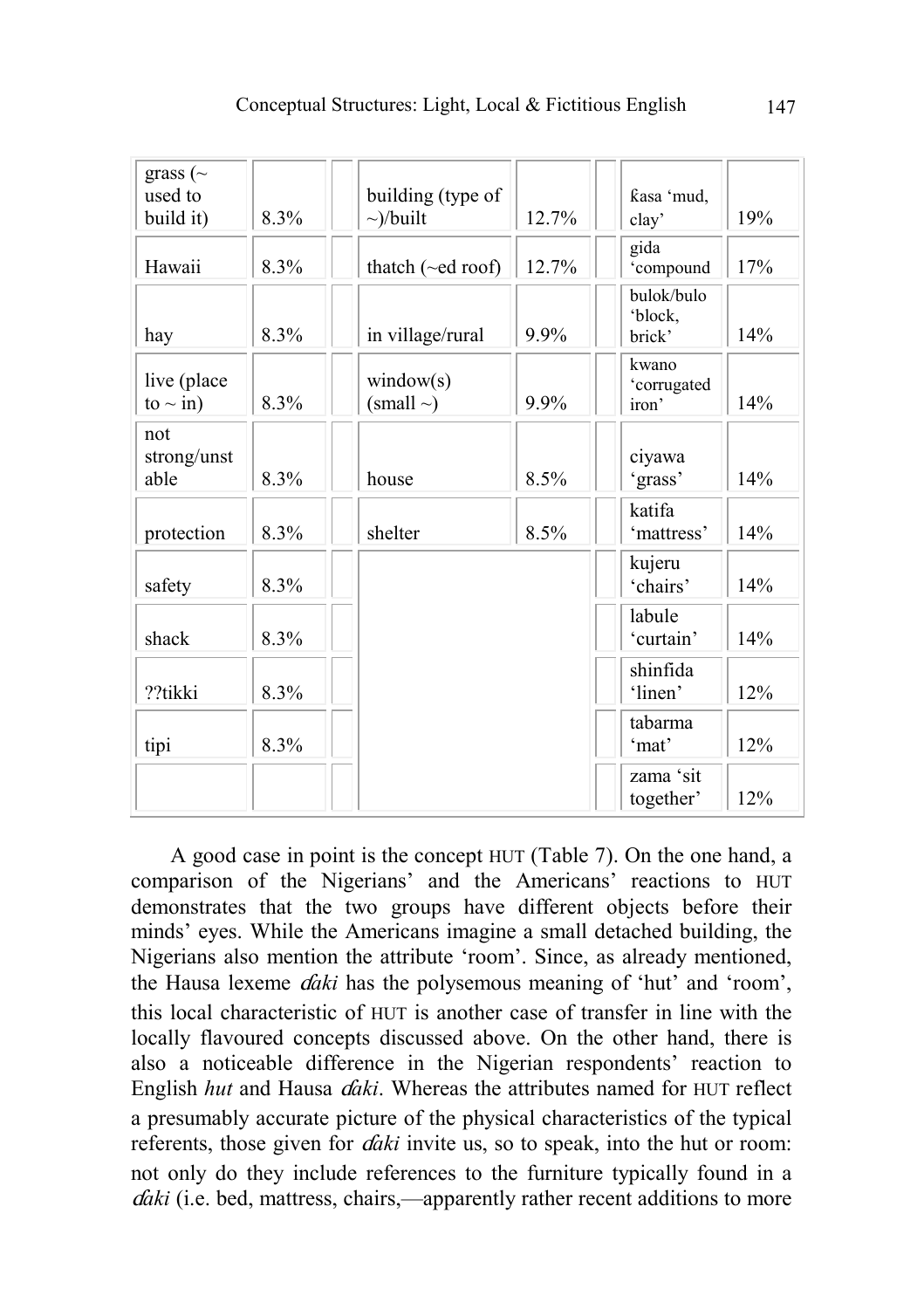traditional pieces of furniture (Wießner 2005: 43)—linen, curtains and mats), but they also illustrate family life there, covering the activities of sleeping, lying down and sitting together. All in all, the mental concept activated in the Nigerian subjects' minds by the stimulus HUT is not only much less rich and fleshed-out in detail with regard to conceptual content, but also more emotionally detached than the one conjured up by Hausa  $q'$ aki. In a manner of speaking, the respondents seem to look at, and think about, a hut from an outside perspective, but apparently imagine going about their daily business inside a  $daki$ , therefore bringing their attitudes and feelings into play. The impression that  $dA K I$  seems to have a much firmer place in the minds (and hearts) of the Nigerian respondents than HUT does is supported by the high weight scores for the top attributes in the list for the Hausa concepts. The notion of HUT thus turns out to be a localized English concept in its own right displaying only fairly superficial reflections of the outer physical characteristics of local referents but lacking the conceptual and emotional richness typical of the corresponding Hausa word.

One reason for the relative autonomy of the Hausa English concept of HUT could be that, as we have seen, *hut* and  $\hat{a}$ *daki* are actually not referentially equivalent, since *daki* covers 'hut' as well as 'room'. In fact, a more appropriate Hausa equivalent for hut would presumably have been the less common lexeme bukka, denoting according to Bargery (1993), "a hut made of stalks or grass". A similar reason for the emergence of a concept emancipated from both English and Hausa seems to be valid for a second example of this type, the concept WINDOW (see Schmid *et al.* in press). Here the interference arises from two facts: first, the main Hausa equivalent to window, the lexeme taga, has the two related meanings of 'window' and, more generally and presumably older, 'hole in the wall'; and second, this Hausa word is accompanied by the English loanword windo 'window'. Interestingly, windo is not named by the Hausa informants as an attribute of taga but is included in the lists for other words including *daki* 'hut, room' (Wießner 2005). This suggests that it does have a place in speakers' minds, but is apparently not closely connected to the concept TAGA. The findings for WINDOW/TAGA are analogous to those for  $HUT/dAKI$  insofar as the conceptual structure associated with the English word in the minds of the Nigerian speakers is a reflection of the local ecology and thus different from the concept in American speakers' minds, but again less rich than the Hausa concept. Signs of attitudes and emotions as well as imagined interactions with the referents given in the Hausa lists such as 'close', 'look out', 'open' and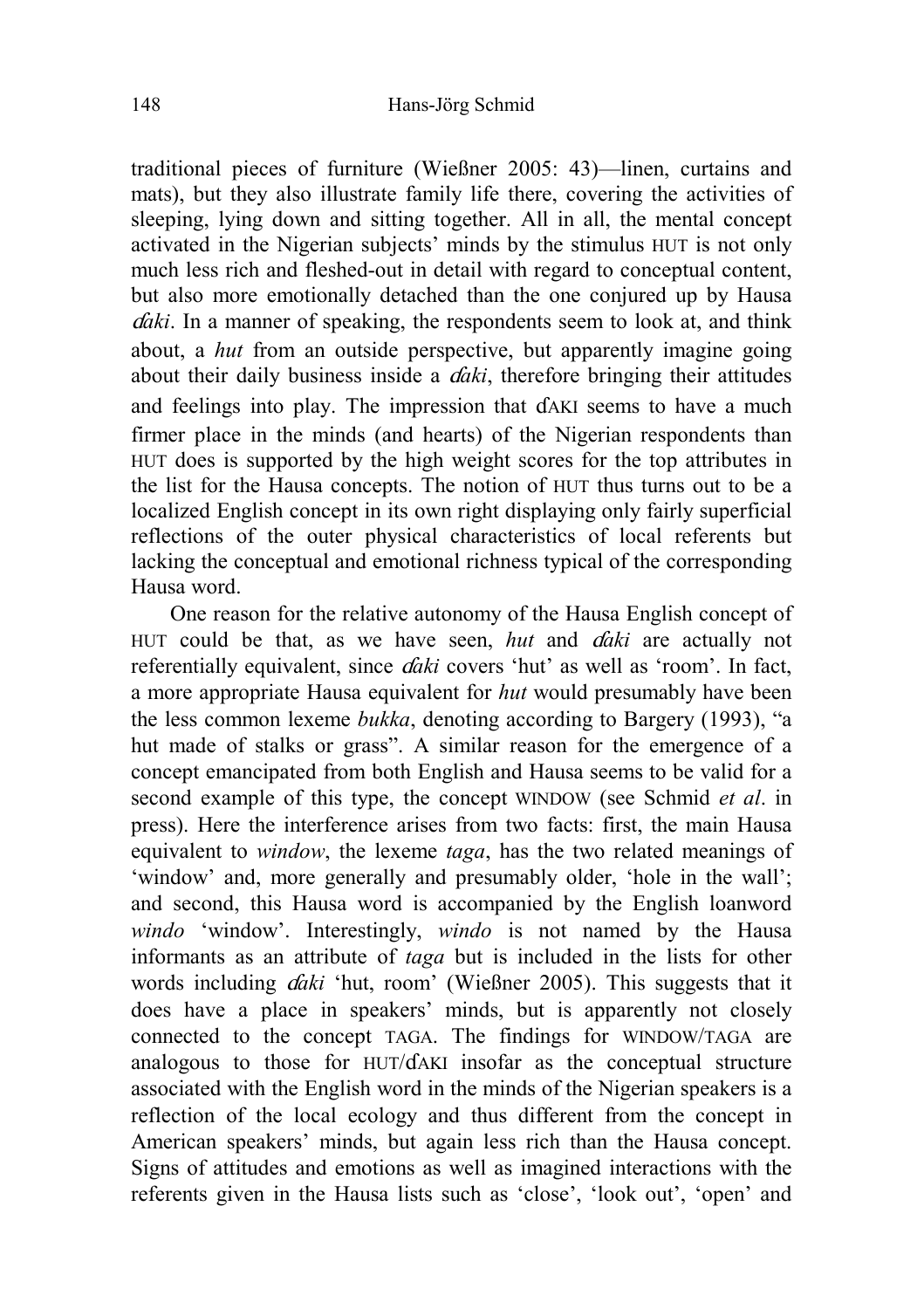'has a lock' as well as 'has nails' are missing in the same informants' responses to the English stimulus.

 Another interesting case of a fairly special local concept is the notion of HOME. Both the American and the Nigerian informants provide a mixture of physical, objective attributes relating to the conceptual complex of HOUSE that is undoubtedly part of the notion HOME, among them 'house', 'rooms', 'windows', 'doors', and 'wall'. But while both groups also name attitudinal and emotional attributes related to the 'homeliness' of homes, these differ considerably, except for the mention of 'family', which is found in both lists (but is also very likely to have different meanings for the two groups of informants): the focus of the American informants lies on the security and 'warmth' associated with HOME: 'safe/ safety/security', 'comfort/comfortable/comforting', 'shelter', 'protection', 'love', 'warmth'. The Nigerian informants' concepts are also affective and emotional but in a different way. They reflect the strong social ties that most urban Nigerians have to their birthplace; attributes pointing in this direction include 'town', 'birthplace/place of birth', 'village' and 'where parents live/parents live there'. This notion of HOME does not appear to be influenced by a specific Hausa word, since the only Hausa correspondence given to English home by Bargery (1993) is gida 'house, compound'. The notion is one of the rare cases where a linguistic transfer can more or less be ruled out in favour of a purely cultural one. The Hausa English word home is thus a good example of an autonomous new concept emerging from the blending of English language and African-culture input.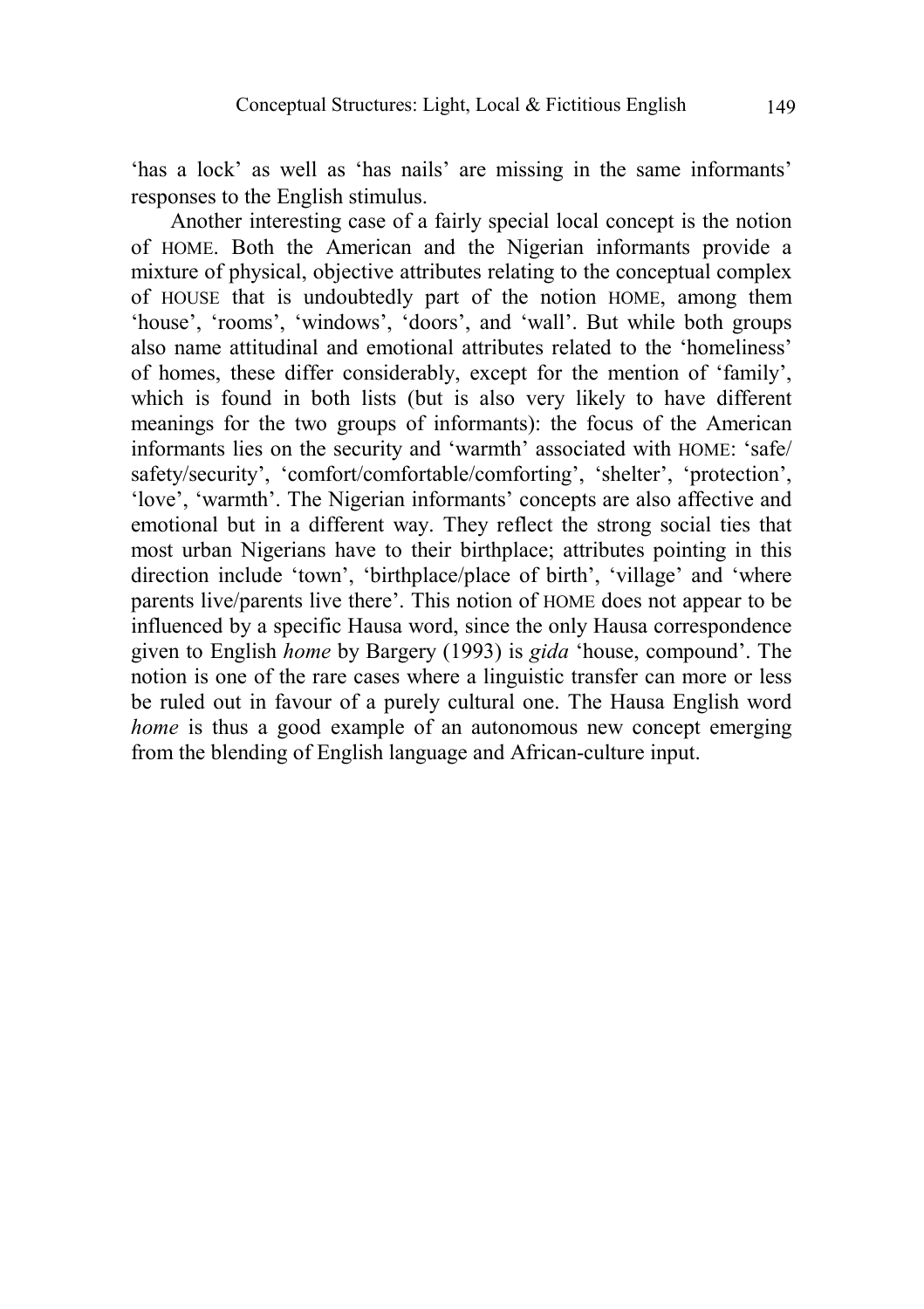| <b>RATING USA</b>                  |        | <b>RATING NIGERIA</b>                                               |        |
|------------------------------------|--------|---------------------------------------------------------------------|--------|
| home                               | weight | home                                                                | weight |
| family                             | 41.7%  | place to live/place of<br>living/living place/<br>where people live | 38.0%  |
| house                              | 41.7%  | house                                                               | 29.6%  |
| live (where you $\sim$ )           | 37.5%  | rooms (kitchen, toilet,<br>bathroom)                                | 28.2%  |
| safe/safety/security               | 25.0%  | familiar terrain/family<br>lives there/family                       | 25.4%  |
| comfort/comfortable/c<br>omforting | 20.8%  | residence                                                           | 14.1%  |
| shelter                            | 20.8%  | town                                                                | 14.1%  |
| protects<br>you/protection         | 16.7%  | birthplace/place of<br>birth                                        | 9.9%   |
| room(s)                            | 16.7%  | building                                                            | 9.9%   |
| sleep                              | 16.7%  | shelter/protection                                                  | 8.5%   |
| love                               | 12.5%  | village                                                             | 8.5%   |
| place                              | 12.5%  | kitchen                                                             | 7.0%   |
| warmth                             | 12.5%  | where parents live/<br>parents live there                           | 7.0%   |
| windows                            | 12.5%  | wall                                                                | 5.6%   |
| apartment                          | 8.3%   |                                                                     |        |
| bed                                | 8.3%   |                                                                     |        |
| bedrooms                           | 8.3%   |                                                                     |        |
| dog                                | 8.3%   |                                                                     |        |
| doors                              | 8.3%   |                                                                     |        |
| garage                             | 8.3%   |                                                                     |        |
| kitchen                            | 8.3%   |                                                                     |        |
| living room                        | 8.3%   |                                                                     |        |
| residence                          | 8.3%   |                                                                     |        |
| roof                               | 8.3%   |                                                                     |        |
| walls                              | 8.3%   |                                                                     |        |

# Table 8. Results of attribute listing for English HOME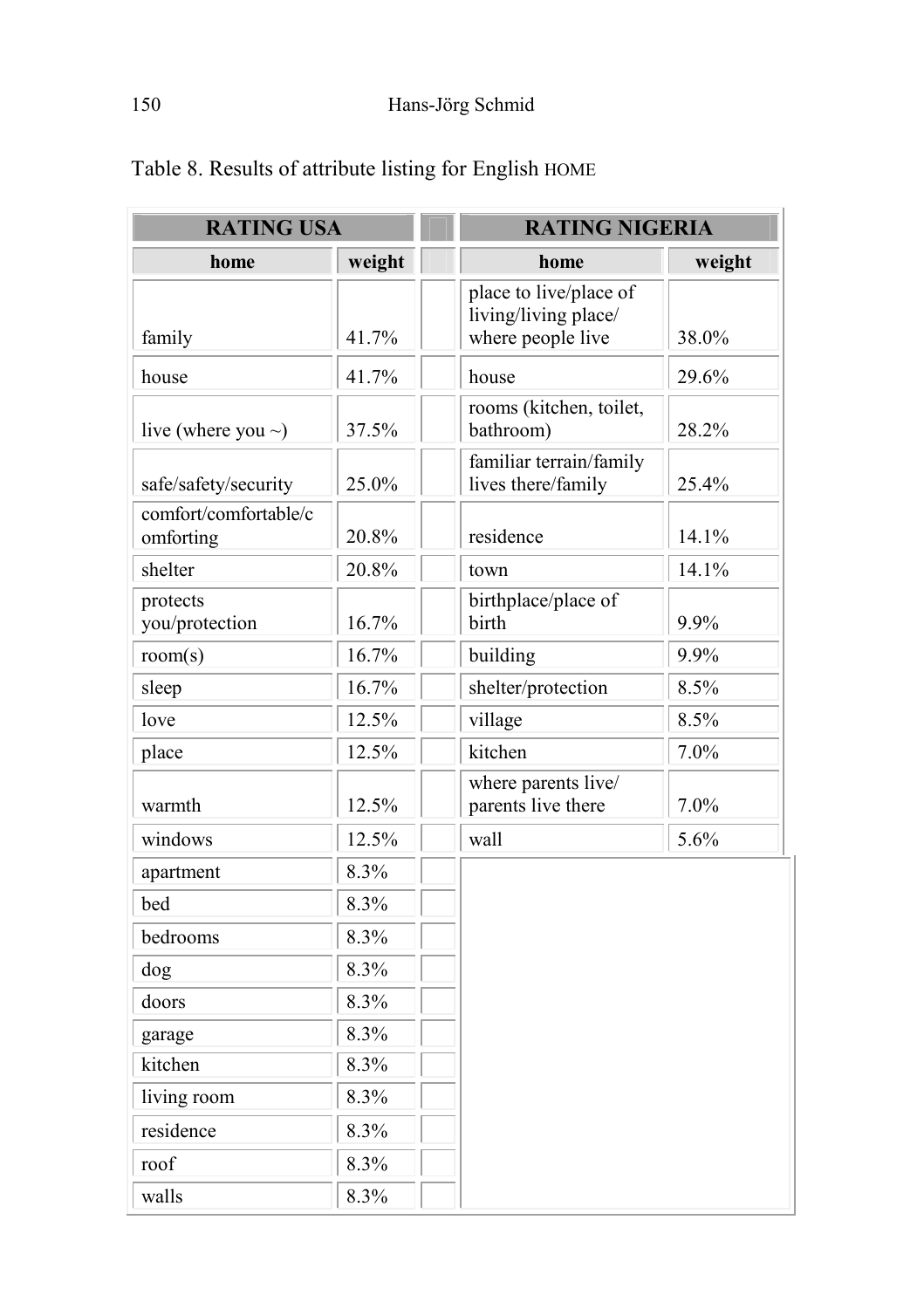### 4.3 Fictitious English

Of the three major categories proposed in this chapter, the concept of 'fictitious English' is probably the one most likely to be accused of a strong 'etic' eurocentrism. The category subsumes cases where there is a surprising mismatch of the—or better: a European's—perception of the Nigerian ecology and the attributes named by the informants. Therefore, it is particularly important to take into account local information. In his Dictionary of Nigerian English Usage (2002), Igboanusi makes the following comments on the word garden in Nigerian English (NE):<sup>6</sup>

In NE, "garden" seems to be devoted only for vegetables. In BE, "garden" is "a piece of private ground used for growing flowers, fruit, vegetables, etc., typically with a lawn or other open space for playing and relaxing" (Igboanusi 2002, s.v. garden)

In view of this account of the "Nigerian" notion of GARDEN, some aspects of the data provided by our informants do come as a surprise (see Table 9).

For once, what is interesting in the lists presented in Table 9 are not the differences between the American and Nigerian findings but the astonishing similarities. Of course, there are straightforward symptoms of 'local English' as suggested by Igboanusi's explanation of Nigerian English (e.g. 'farm-like'); but especially the top scoring attribute 'flowers' as well as the less frequently named 'relaxation/resting area/recreation', 'green vegetation etc.', 'beauty/ good-looking', 'chairs' and 'cool (place)/cold' are more in line with his account of British English than with the Nigerian ecology. We must take into consideration here that the meaning of flower is wider in Nigerian English than in American English and may in fact include shrubs. Nevertheless, the additional attributes mentioned suggest that what the Nigerian informants have in mind are the gardens surrounding expensive villas of rich people or public buildings (including the university!), or give a fictitious idea of their image of a Western-style garden. Be that as it may, with the exception of the university's park, none of these options would be reckoned to be firmly entrenched in everyday speakers' minds.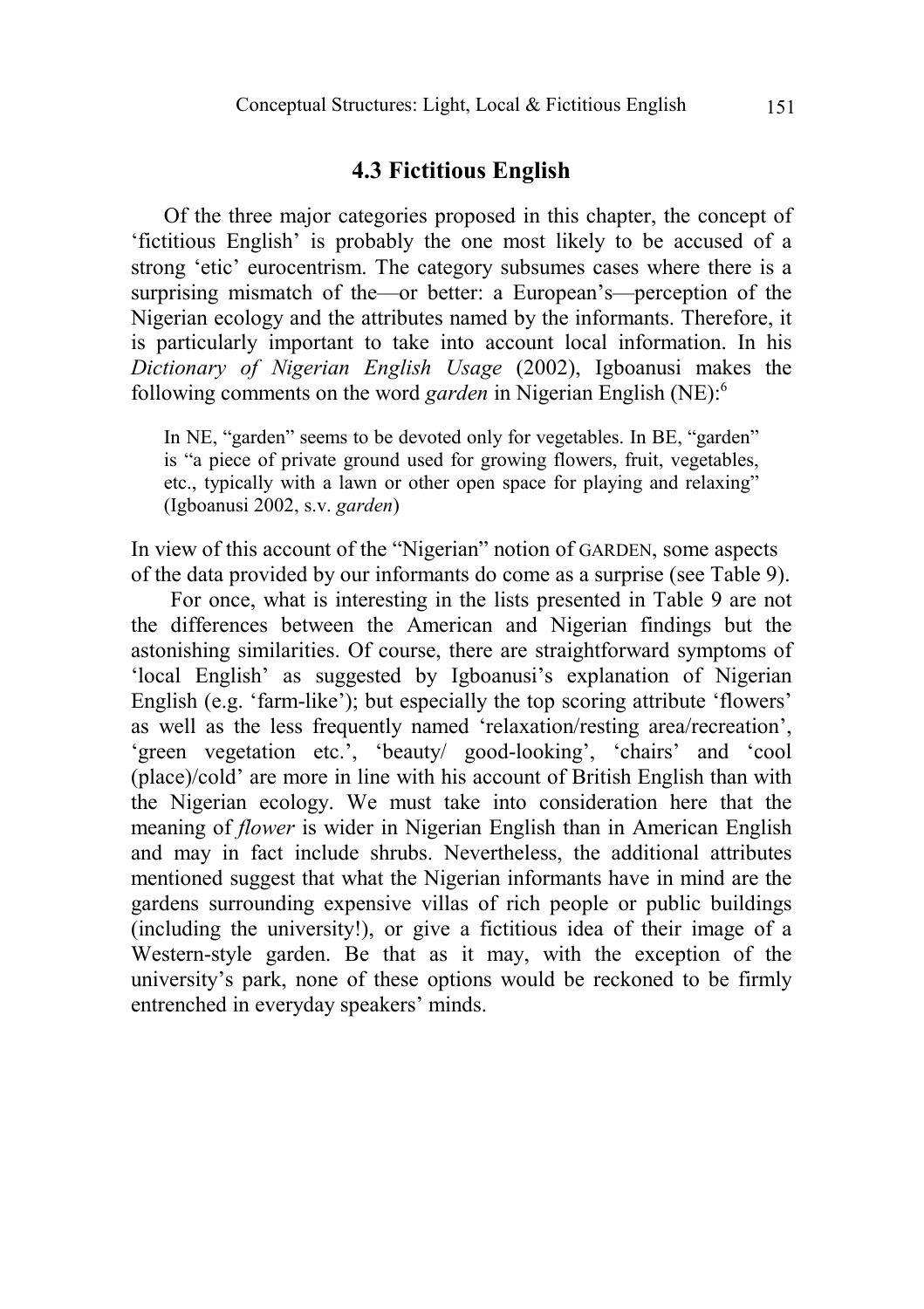| <b>RATING USA</b>            |        | <b>RATING NIGERIA</b>                                                         |        |
|------------------------------|--------|-------------------------------------------------------------------------------|--------|
| garden                       | weight | garden                                                                        | weight |
| flowers                      | 83.3%  | flowers (well arranged)                                                       | 40.8%  |
| vegetables                   | 62.5%  | vegetables (where farmers grow<br>$\sim)$                                     | 29.6%  |
| fruit                        | 33.3%  | fruit (cultivation) ( $\sim$ grow there)                                      | 28.2%  |
| plant(s)                     | 33.3%  | trees (many $\sim$ )                                                          | 23.9%  |
| dirt                         | 25.0%  | farm-like field/small farm/place<br>for farming                               | 21.1%  |
| green                        | 25.0%  | water/watery/watered/watering                                                 | 16.9%  |
| growth/grow                  | 25.0%  | fence (surrounded by $\sim$ /to protect<br>from animals/covered with $\sim$ ) | 15.5%  |
| water (needs $\sim$ )        | 25.0%  | grow                                                                          | 15.5%  |
| soil                         | 16.7%  | $\text{plant}(s)$                                                             | 14.1%  |
| trees                        | 16.7%  | relaxation/resting area/recreation                                            | 11.3%  |
| colorful                     | 12.5%  | land near house/place behind<br>house/beside house                            | 9.9%   |
| food                         | 12.5%  | place/area/piece of land                                                      | 9.9%   |
| backyard (in $\sim$ )        | 8.3%   | green vegetation/green areas/<br>greenish/vegetation area                     | 7.0%   |
| bushes                       | 8.3%   | beauty/good-looking                                                           | 5.6%   |
| crops                        | 8.3%   | chairs                                                                        | 4.2%   |
| grass                        | 8.3%   | cool (place)/cold                                                             | 4.2%   |
| roses                        | 8.3%   | grass                                                                         | 4.2%   |
| seed                         | 8.3%   | green/fresh leaves / leaves                                                   | 4.2%   |
| side of house/<br>near house | 8.3%   | tomato(es)                                                                    | 4.2%   |
| small                        | 8.3%   |                                                                               |        |
| springtime                   | 8.3%   |                                                                               |        |
| sun (needs $\sim$ )          | 8.3%   |                                                                               |        |
| tomatoes                     | 8.3%   |                                                                               |        |

Table 9. Results of attribute listing for English GARDEN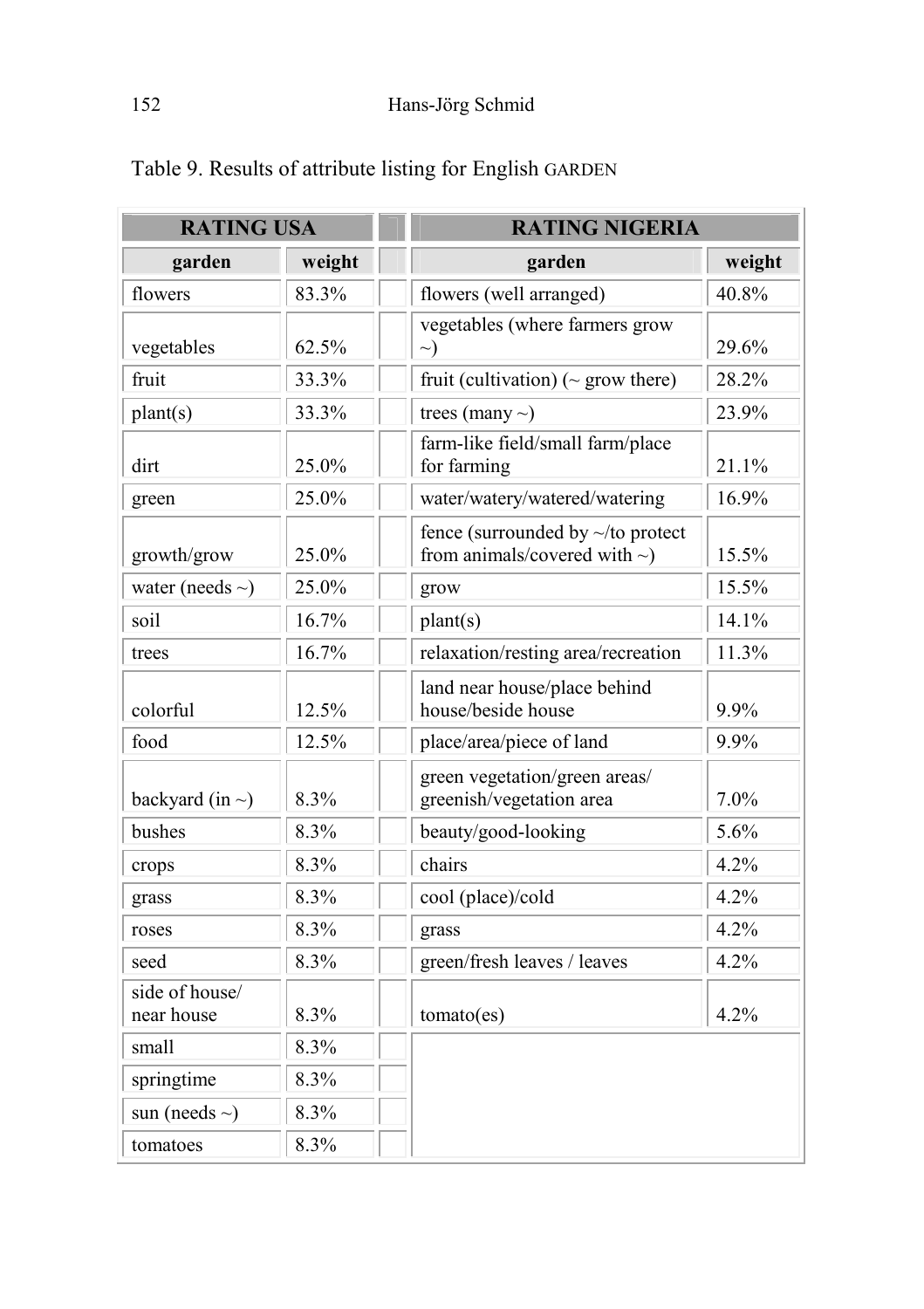To a lesser extent, attributes that can be interpreted as reflecting a 'fictitious English' concept can be spotted in the response to the concept BATHROOM (see Table 10):

| <b>RATING USA</b>               |        | <b>RATING NIGERIA</b>                           |        |  |
|---------------------------------|--------|-------------------------------------------------|--------|--|
| bathroom                        | weight | bathroom                                        | weight |  |
| toilet                          | 75.0%  | bath(ing) ( $\sim$ material)(place for $\sim$ ) | 69.0%  |  |
| shower                          | 66.7%  | shower                                          | 29.6%  |  |
| sink                            | 66.7%  | soap (keeping $\sim$ )/soapdish                 | 28.2%  |  |
| soap                            | 37.5%  | water (abundant) ( $\sim$ system)               | 23.9%  |  |
| water                           | 37.5%  | room                                            | 15.5%  |  |
| towel(s)                        | 33.3%  | sink                                            | 14.1%  |  |
| toilet paper                    | 29.2%  | part of house/part of building                  | 12.7%  |  |
| mirror                          | 25.0%  | tap (water $\sim$ )                             | 12.7%  |  |
| shampoo                         | 25.0%  | mirror                                          | 9.9%   |  |
| bath                            | 16.7%  | bathtub                                         | 7.0%   |  |
| toothbrush                      | 16.7%  | sponge                                          | 7.0%   |  |
| tub (bath $\sim$ )              | 16.7%  | towel                                           | 7.0%   |  |
| conditioner                     | 12.5%  | washing (room for $\sim$ )                      | 7.0%   |  |
| medicine cabinet                | 12.5%  | basin (wash $\sim$ )                            | 5.6%   |  |
| pee                             | 12.5%  | bucket                                          | 5.6%   |  |
| privacy/private                 | 12.5%  | door                                            | 5.6%   |  |
| tiles/tile walls/tile<br>floors | 12.5%  | window                                          | 5.6%   |  |
| cleans                          | 8.3%   |                                                 |        |  |
| dirty/filthy                    | 8.3%   |                                                 |        |  |
| get<br>dressed/dressing up      | 8.3%   |                                                 |        |  |
| make-up (put on $\sim$ )        | 8.3%   |                                                 |        |  |

Table 10. Results of attribute listing for English BATHROOM

The attribute list provided by the Nigerian informants for BATHROOM reads more or less like a description of a state-of-the-art fully-fitted Western bathroom including 'shower', and 'bathtub'. Even though these concepts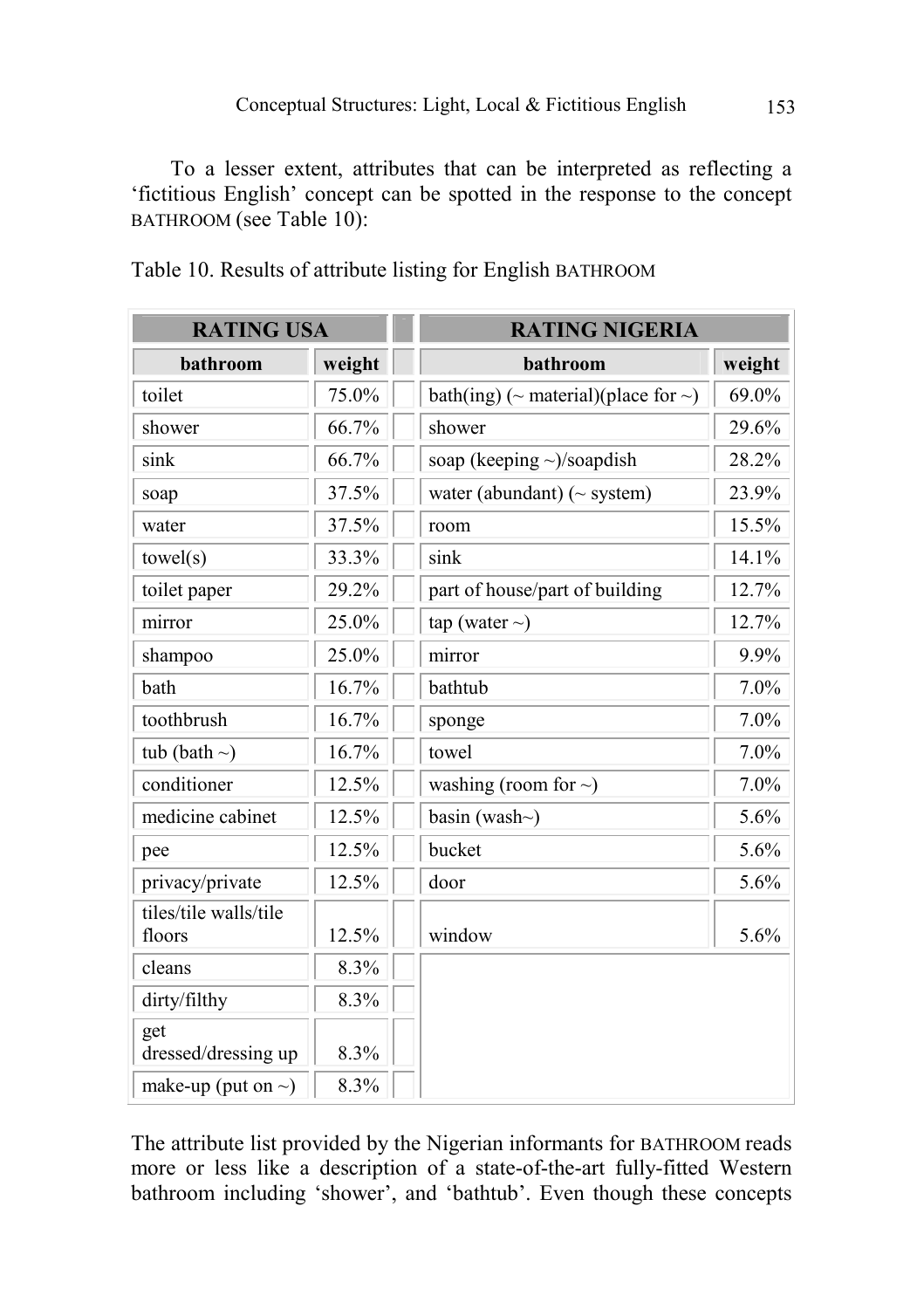are of course familiar to the large majority of Nigerians and definitely to the students who serve as informants, these amenities are not yet standard in most homes in Maiduguri. As already noted in Section 3 above, one must read the first attribute 'bathing' as referring to 'washing oneself' (often with water carried into the bathroom) rather than 'having a bath'.

It would be rash to interpret these fictitious concepts as recent manifestations of the notorious 'aping' of native English by the "beentos", because none of the Nigerian informants made it known in the personal questionnaires they had to fill in that they had spent an extended period of time in Britain or the USA. While there is presumably not much point in speculating about the sources of these concepts, what seems most likely to me is that—partly influenced by the academic context in which the experiments took place—informants seem to call upon stereotypical knowledge about the features and functions of the referents of these words in a Western context and include these in their lists. It does not seem unlikely that the audiovisual impact of the mass media plays a role here.

# 5. Summary and discussion in the light of the identity question

Essentially, I have discussed experimental evidence for five types of locally specific concepts associated with English words:

- 'African' concepts (expressed by English language words) more or less unique to the Nigerian (or Hausa or African) environment (e.g. boys' quarters, compound);
- 'light English' concepts foreign to the local ecology and poor in conceptual content (porch, staircase; pizza, cheese);
- 'locally flavoured' English concepts showing more or less distinct reflections of the local ecology, often under the influence of Hausa terms whose equivalence with the English language concepts is skewed *(roof,* door, fence);
- 'local conceptual specialties' with conceptual structures considerably remote from the corresponding American concepts but also emancipated from corresponding Hausa concepts, often due to the lack of a semantically equivalent word in Hausa and a noticeable attitudinal, emotional and interactional detachment (hut, window, home);
- 'fictitious English' concepts, possibly including reflections of stereotypical knowledge of Western-style referents (garden, bathroom).

All these types confirm Adegbija and Bello's (2001: 96) statement that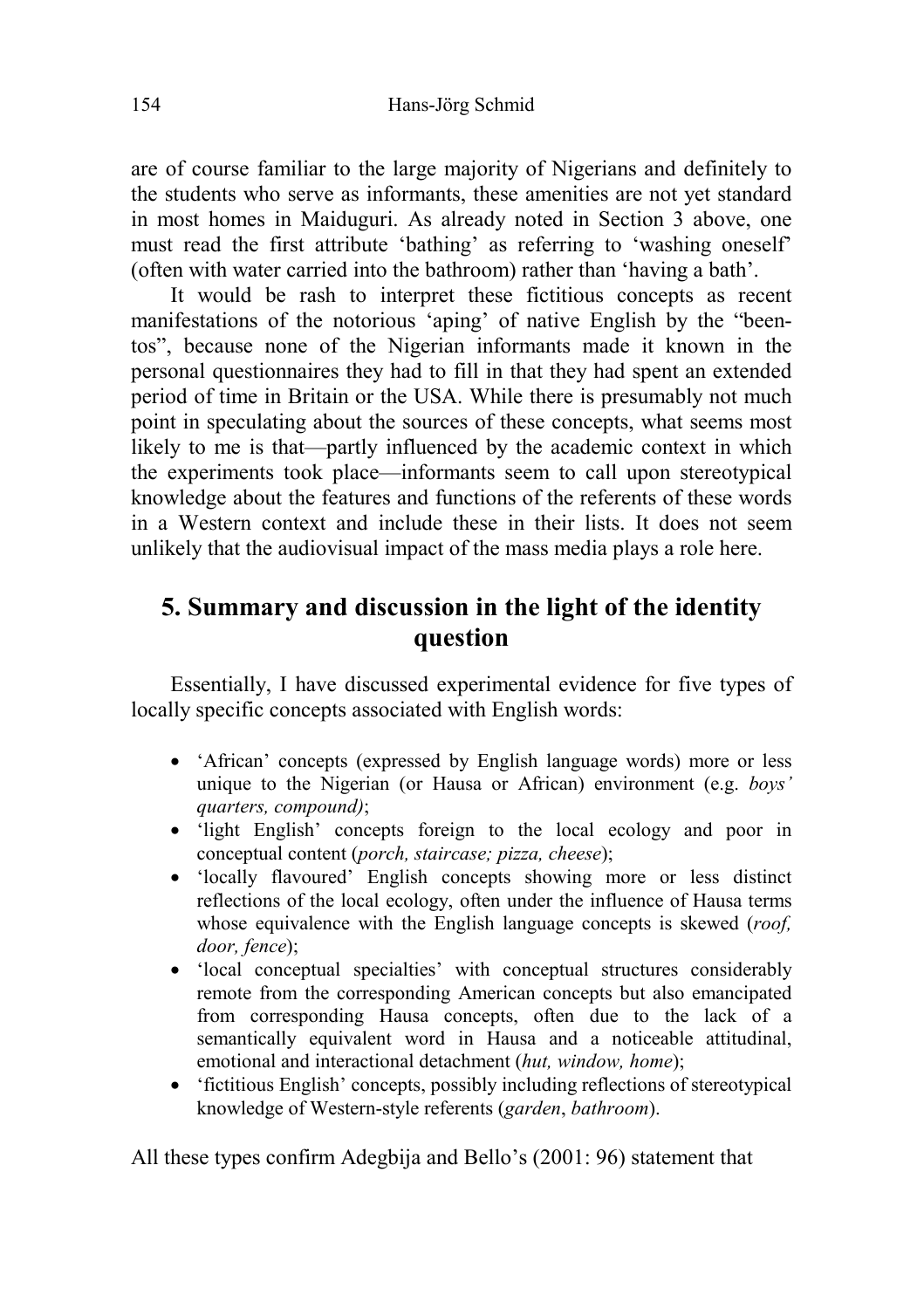Nigerian speakers of English need to be keenly sensitive to the fact that although they speak English, and may be using English lexical items, the meanings they intend their words to have may not always be those which speakers of English in other contexts will derive from their utterances. [...] We also have seen that the sociolinguistic and pragmatic contexts of the use of English in Nigeria can infuse new life into English words in the Nigerian context.

The findings on conceptual transfer from the Hausa culture and/or language put some doubt on Bamgbose's (1992: 152) claim that "the interference approach is even less justifiable in lexis" than in pronunciation.

As far as the question of identity is concerned, the evidence from the five categories does not completely converge and is therefore not entirely conclusive. Some interpretations seem to be licensed, however.

Firstly, the juxtaposition of the nature of 'light English' concepts and the locally specific ones shows that relevance for the local ecology and culture is of key importance. There is a selective mechanism in place very similar to the filtration gates proposed by Anchimbe (2006a) allowing only necessary material from the indigenous languages into the local English—which keeps unnecessary lexical material outside the local variety of English. This selective attitude is a sign of a considerable degree of autonomy of the local English from its historical mother, British English, and the variety currently gaining global influence, American English (cf. Anchimbe 2006b). While this in itself is not a symptom of an English-language identity on the parts of the speakers of Hausa English, the existence of a large number of culturally irrelevant concepts would in fact constitute evidence for a lack of identity with English.

Secondly, those English language concepts that may be of importance for the local culture are without a doubt tailored to the needs of the local speakers and reflect their communicative needs. Their interpretation with regard to identity differs according to the types. The 'locally flavoured' concepts do not represent a fully-fledged identification with the English concepts, since essentially they appear to be what their name says, i.e. foreign notions borrowed from a different conceptual system and flavoured with a modicum of local spices. The 'local conceptual specialties' constitute ambivalent evidence: on the one hand, their conceptual autonomy from both native English and Hausa can be interpreted as the result of a firm entrenchment in the minds of these multilingual speakers. If these concepts are indeed stored, so to speak, as entries in their own right in the mental lexicon, it could be argued that this is where the seat of a genuinely English language identity can be found.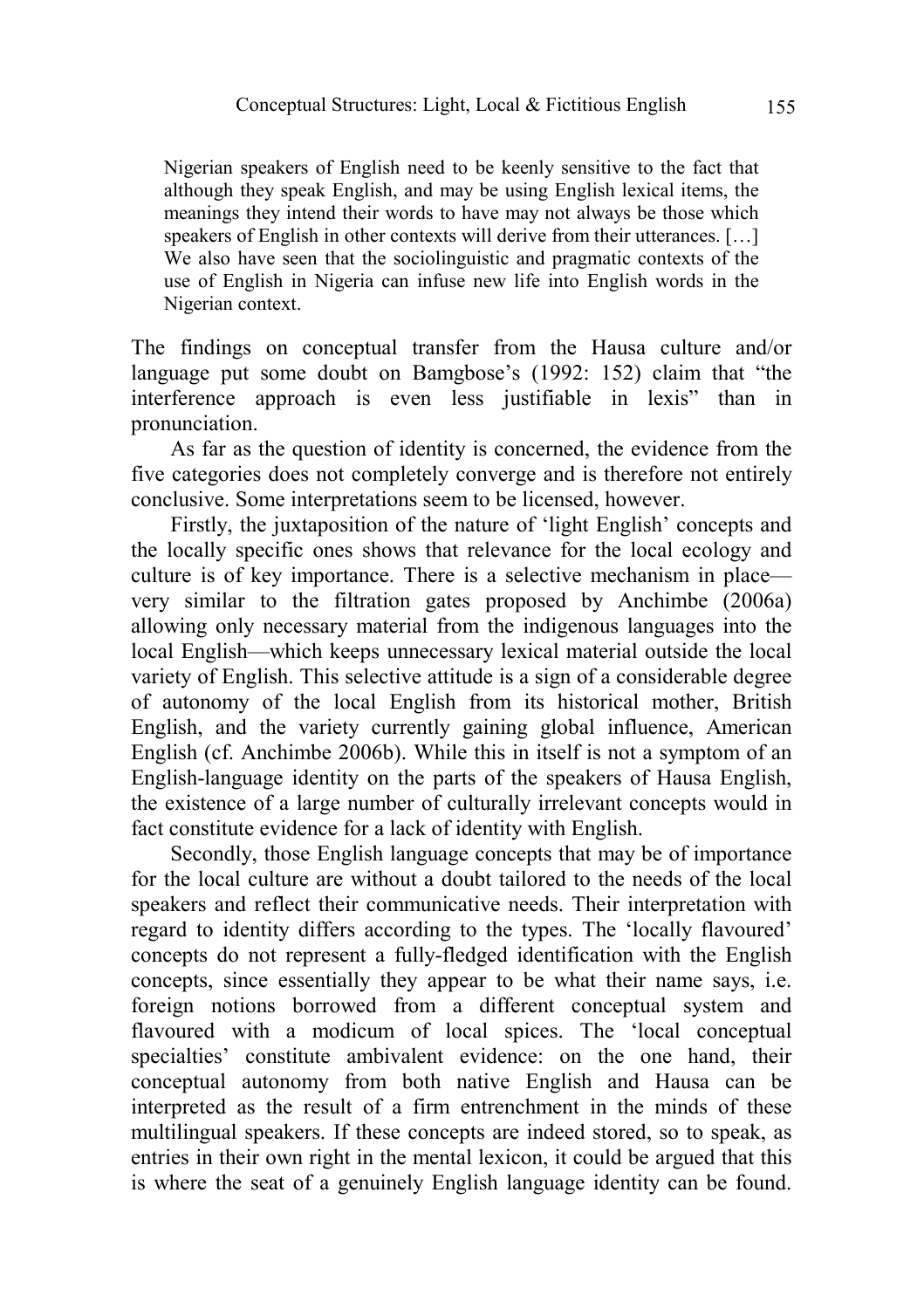On the other hand, it was found that these 'local conceptual specialties' tend to be lacking what is traditionally known as connotative meaning. In contrast to the corresponding Hausa terms, the English notions HUT, WINDOW and HOME elicited hardly any attributes referring to attitudes and emotions or to typical everyday interactions with the referents. One would presumably say that if there is an essential part of a concept that points to a strong identification with what is experientially and culturally fossilized in that concept, then it is the connotative, associative and attitudinal part more than the purely denotative or cognitive (in a narrow sense) part. The potential of the 'local conceptual specialties' as evidence for an Englishlanguage identity is thus also limited.

Thirdly, as already argued above, the 'fictitious English' concepts can hardly be said to reflect an entrenched English-language identity, because like 'light English' concepts they represent an outsider's view of a still largely foreign notion. In contrast to light concepts, fictitious ones apparently reflect attempts to add stereotypical knowledge of Westernstyle referents, possibly gained from exposure to imported mass media.

In sum, this study presents more evidence against the existence of an identification with the English language in the minds of our Nigerian informants than for it. By and large, English does appear to remain "the other tongue" (Kachru 1992), i.e. a dispreferred cognitive vehicle for making sense of the speaker's world. The concepts that are of sufficient relevance to be fully entrenched turned out to be either local versions of essentially foreign concepts or attitudinally impoverished representations of the local ecology.

Having said that, a whole list of reservations and caveats should be added to keep readers from jumping to the conclusion that the New Englishes do not have a firm place in people's minds, let alone hearts. The first caveat concerns the method used: the attribute-listing task applied in this study is a classic off-line method, where informants stop to think about issues that are normally resolved during on-line speech in fractions of seconds. This means that some of the attributes listed may not be part of the everyday concepts stored in the informants' minds, but come up as artefacts of the test situation. Specifically, it is possible that multilingual speakers are much more prone to resort to conceptual knowledge attached to the corresponding word in their first language. This would emerge as L1 transfer from the tests, but may not play a role in authentic ongoing language use.

As a second reservation, the sociolinguistic situation should be brought back to our attention. The findings could very likely be different in other areas. Thus, it was made clear in Section 2 above that the vitality of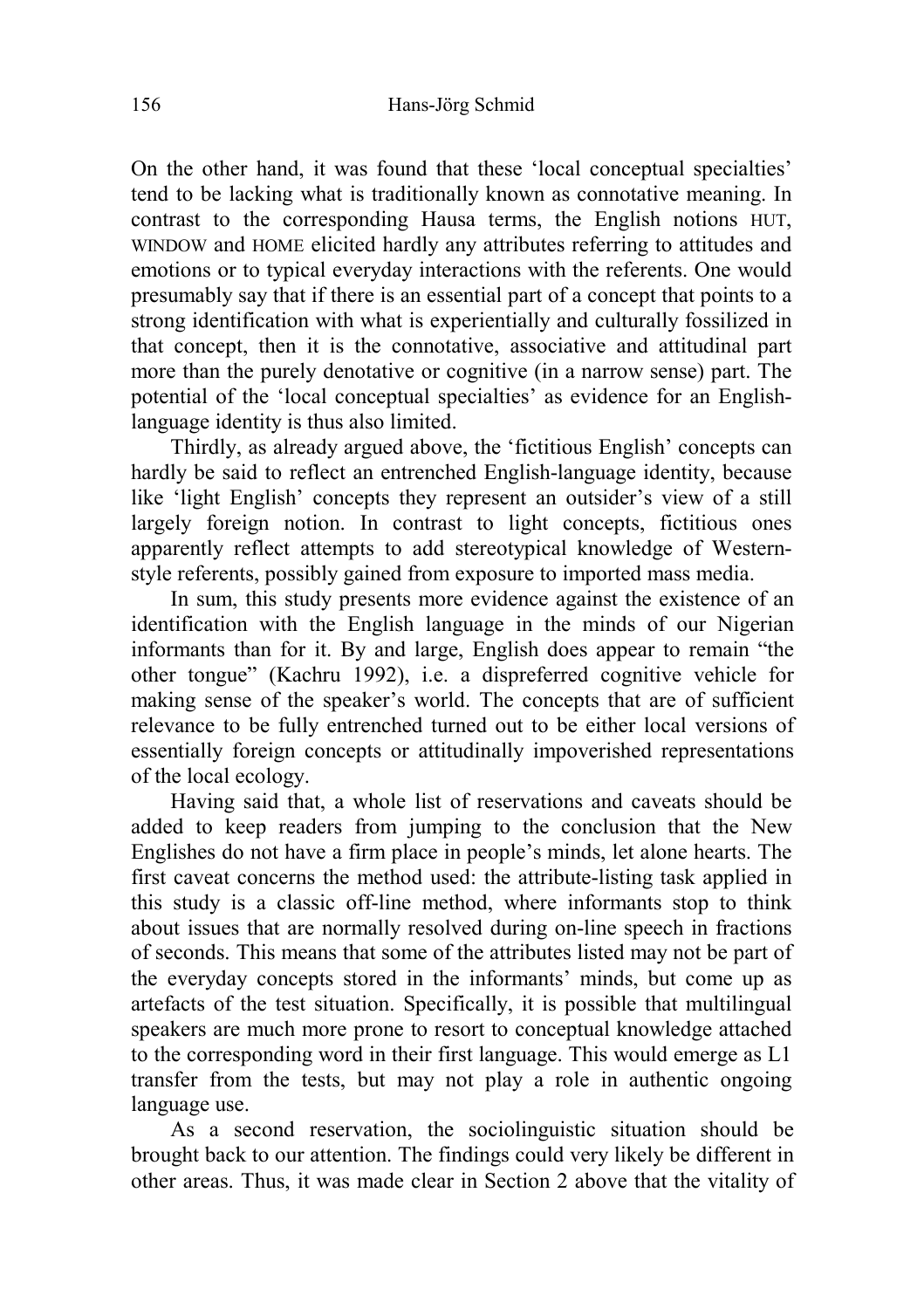English is probably much lower in the region under investigation than in many other typical post-colonial societies. The comparable vitality of the regional indigenous language Hausa no doubt has a strong effect on the propensity of the multilingual speakers to identify with English.

Thirdly, the conceptual area investigated may have contributed to the lack of evidence for identification. Being a domain of everyday family and personal lives, the field of 'house' and 'compound' is presumably less frequently dealt with in English than in any of the indigenous languages. Since English is very much the language of administration and tertiary education in this area, the results for concepts from these domains could easily have been completely different. In fact, it would seem quite likely that students in particular, who constantly move between their Kanuri village, the Hausa-dominated city of Maiduguri and largely Englishspeaking university life, change their linguistic allegiances and identities in accordance with the social roles they play in these different worlds. This would suggest, rather plausibly in fact in view of the extensive research on code-switching, that situationally accommodated multiple identities exist which are adopted when triggered by the pragmatic requirements of the context. Whether multilingual Africans have a superordinate and stable personal identity spanning these changing situations, for example as 'multilingual speakers of a couple of indigenous languages plus local English', could not be shown in the framework of this study.

In view of the ambivalent results presented here, it would appear to promise interesting insights to apply the same method to study the concepts associated by the same informants with lexemes from administrative and other more formal contexts, and to compare the material discussed here with data collected in areas in West Africa where English has a stronger position than in Hausaland.

## Acknowledgements

This work was supported by the German Research Foundation (DFG) as part of the project "Local action in Africa in the context of global influences" located at Bayreuth University, Germany. The research reported here was carried out in Maiduguri/Nigeria and New York City/USA by Karina Kopatsch (Bayreuth); some parts of the material were analysed and interpreted by Ines Wießner (2005) and Christian Götz (2006). I am also indebted to Peter Gottschligg (Vienna) and Abubakar Girei (Maiduguri) for advice on Hausa and Northern Nigerian English, to Dymitr Ibriszimow (Bayreuth) for advice on Hausa, and to the editor of this volume, Eric Anchimbe, for his valuable comments on this chapter. It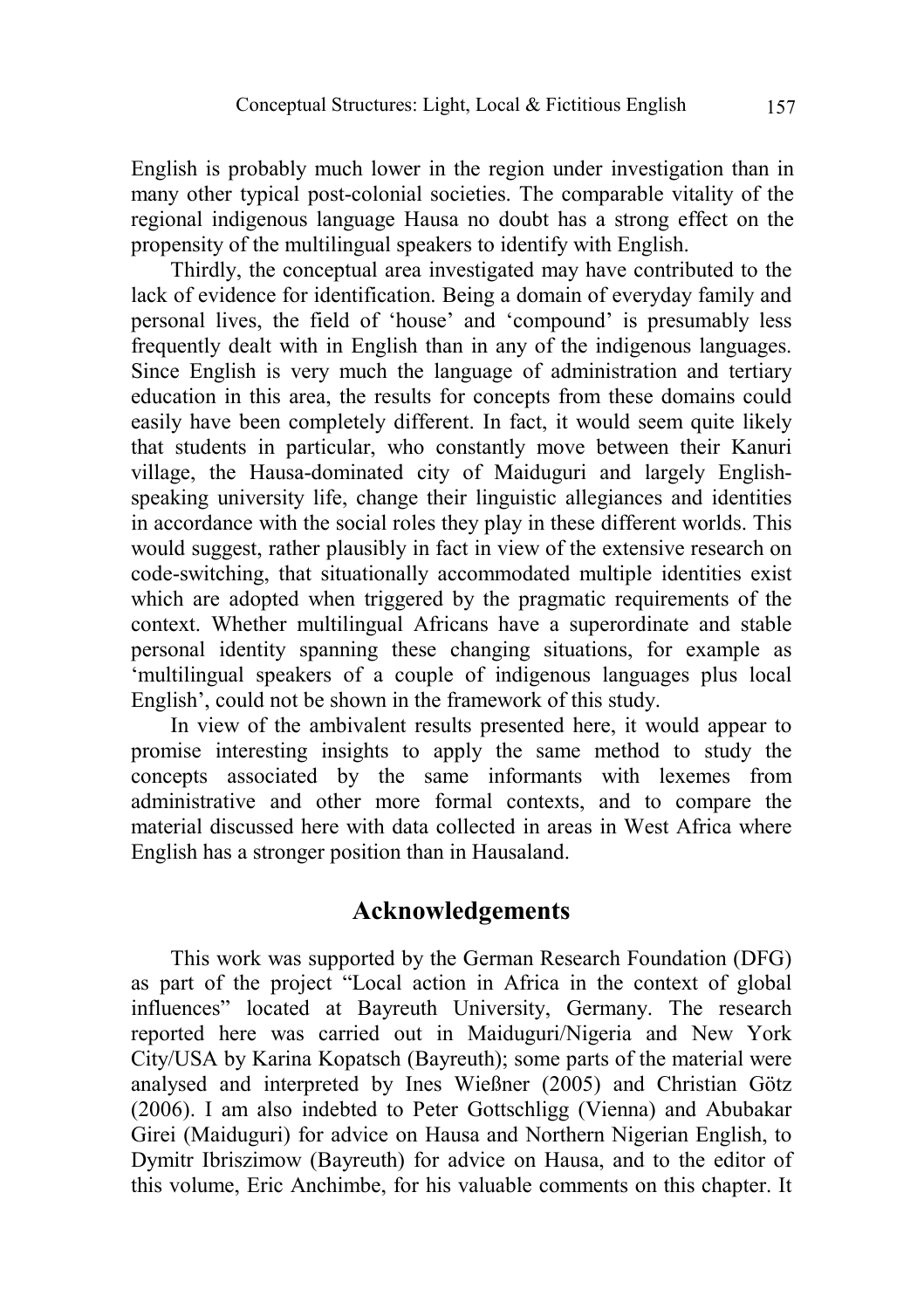is not needless but indeed important to say that all remaining infelicities, as well as the glaring Eurocentrism, are entirely my own.

## References

- Abraham, Roy Clive. 1968. Dictionary of the Hausa language. London: University of London Press.
- Adegbija, Efurosibina. 1989. Lexico-semantic variation in Nigerian English. World Englishes 8(2), 165-177.
- ––. 1994. The context of language planning in Africa: An illustration with Nigeria. In Martin Pütz (ed.). Language contact and language conflict. Amsterdam–Philadelphia: Benjamins, 139-163.
- Adegbija, Efurosibina and Janet Bello. 2001. The semantics of 'okay' (OK) in Nigerian English. Word Englishes 20(1), 89-98.
- Anchimbe, Eric A. 2006a. Cameroon English. Authenticity, ecology and evolution. Frankfurt/Main: Peter Lang.
- ––. 2006b. World Englishes and the American Tongue. English Today 22(4), 3-9.
- ––. 2006c. Local meaning in the English of West Africa. English Today 22(2), 50-54.
- Babajide, Adeyemi O. 2001. Language attitude patterns of Nigerians. In Igboanusi (ed.). 2001., 1-13.
- Bamgbose, Ayo. 1992. Standard Nigerian English: Issues of identification. In Kachru (ed.). 1992., 148-161.
- Banjo, Ayo. 2000. English in West Africa. In Sociolinguistics in West Africa. Special issue of the International Journal of the Sociology of Language 141, 27-38.
- Bargery, G.P. 1993. A Hausa–English dictionary and English–Hausa vocabulary. Zaria: Ahmadu Bello University Press.
- Bokamba, Eyamba G. 1992. The Africanization of English. In Kachru (ed.) 1992., 125-147.
- Broß, Michael. 2002. State and perspective of languages in Maiduguri. In Rupert Kawka (ed.). From Bulamari to Yerwa to Metroplotan Maiduguri. Interdisciplinary studies on the capital of Borno State, 1igeria. Köln: Rüdiger Köppe Verlag, 103-116.
- Ferguson, Charles A. and Charles E. De Bose. 1977. Simplified registers, broken language, and pidginization. In Albert Valdman (ed.). Pidgin and creole linguistics. Bloomington: Indiana University Press, 99- 125.
- Götz, Christian. 2006. Conceptualization of HOUSE and HOME. A contrastive-lexico-semantic study of the semantic field HOUSE and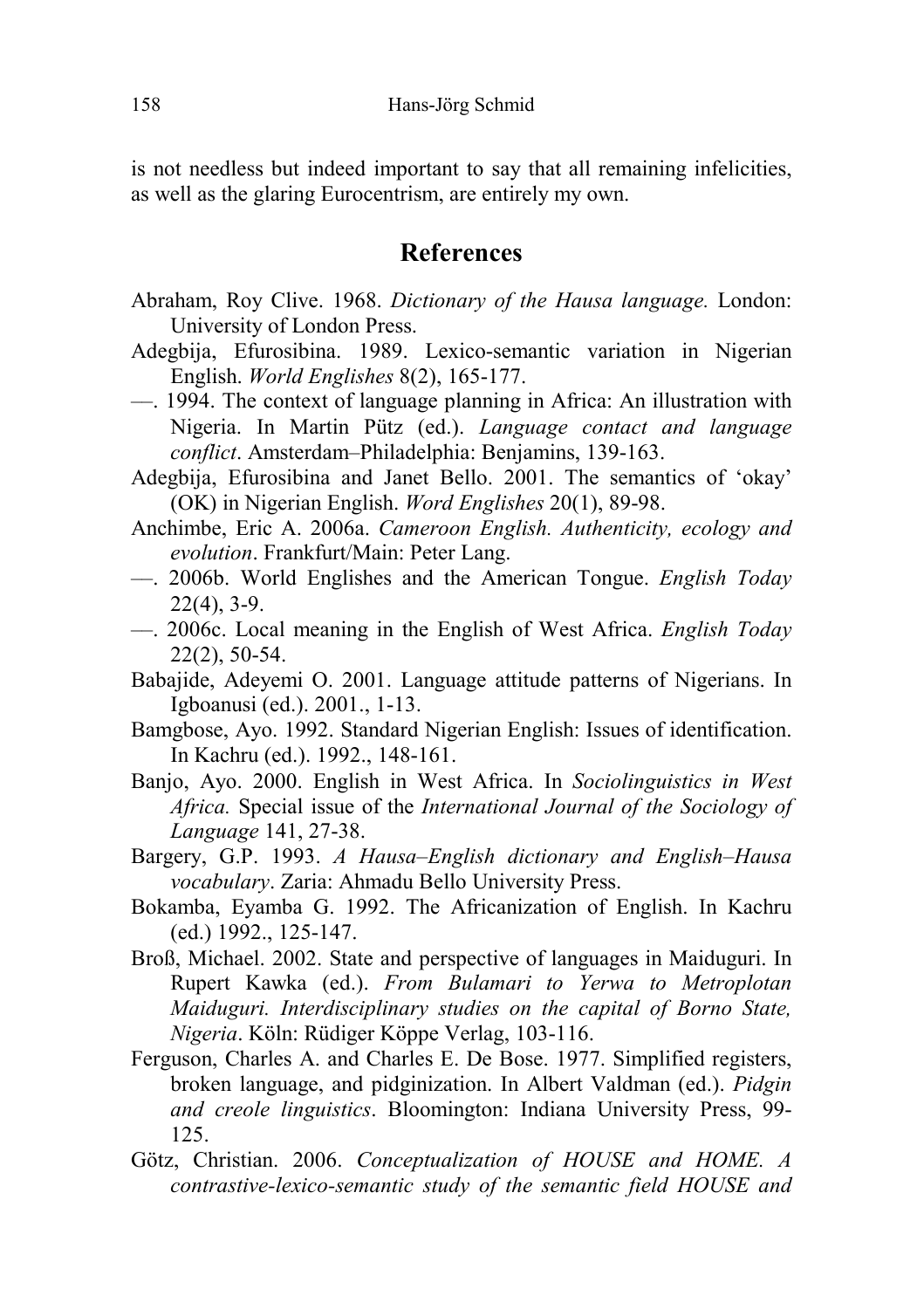HOME in Nigerian and American English. Unpublished thesis for teacher's state exam, Munich University.

- Hansford, Keir, Johu Bendor-Samuel and Ron Stanford. 1976. Studies in Nigerian languages. Accra: Summer Institute of Linguistics.
- Hayward, Richard J. 2000. Afroasiatic. In Bernd Heine and Derek Nurse (eds.). 2000. African languages: An introduction. Cambridge: Cambridge University Press, 74-98.
- Igboanusi, Herbert (ed.). 2001. Language attitude and language conflict in West Africa. Ibadan: Enicrownfit Publishers.
- ––. 2002. Dictionary of 1igerian English usage. Ibadan: Enicrownfit Publishers.
- Kachru, Braj B. 1985. Institutionalized second language varieties. In Sidney Greenbaum (ed.). The English language today. Oxford: Pergamon Press, 211-226.
- ––. 1991. Liberation linguistics and the Quirk concern. English Today  $25(7)$ ,  $3-13$ .
- $-$ . (ed.) 1992. The other tongue. English across cultures.  $2<sup>nd</sup>$  ed. Urbana-Chicago: University of Illinois Press.
- Kachru, Braj B., Yamuna Kachru and Cecil L. Nelson (eds.). 2006. The handbook of varieties of English. Oxford: Blackwell Publishing.
- Lakoff, George. 1987. Women, fire and dangerous things. Chicago: University of Chicago Press.
- Moughtin, J.C. 1964. The traditional settlements of the Hausa people. Town Planning Review 35, 21-34.
- ––. 1985. Hausa architecture. London: Ethnographia.
- Omoniyi, Tope. 2006. West African Englishes. In Kachru, Kachru and Nelson (eds.). 2006., 172-187.
- Oyetade, S. Oluwole. 2001. Attitude to foreign languages and indigenous language use in Nigeria. In Igboanusi (ed.). 2001., 14-29.
- Phillipson, Robert. 1992. Linguistic imperialism. Oxford: Oxford University Press.
- Pike, Kenneth. 1967. Language in relation to a unified theory of the structure of human behaviour,  $2<sup>nd</sup>$  ed., The Hague: Mouton.
- Quirk, Randolph. 1990. Language varieties and standard language. English Today 21, 3-21.
- Rosch, Eleonor. 1973. On the internal structure of perceptual and semantic categories. In Timothy E. Moore (ed.). Cognitive development and the acquisition of language. New York-San Francisco-London: Academic Press, 111-144.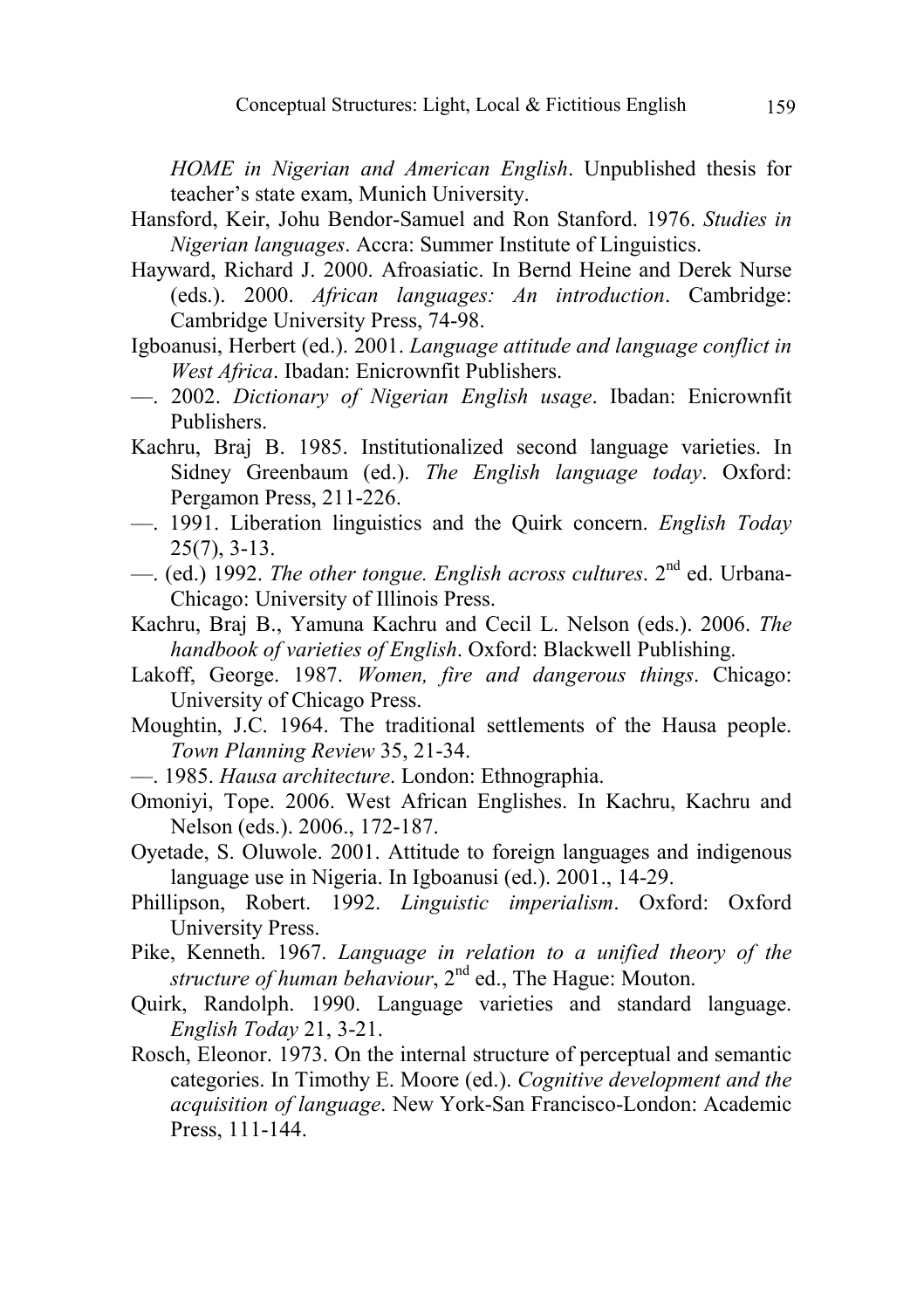Rosch, Eleonor and Caroline B. Mervis. 1975. Family resemblances: Studies in the internal structure of categories. Cognitive psychology 7, 573-605.

Schmied, Josef. 1991. English in Africa. London-New York: Longman.

Schmid, Hans-Jörg, Dymitr Ibriszimow, Karina Kopatsch and Peter Gottschligg. in press. Conceptual blending in language, cognition, and culture. Towards a methodology for the linguistic study of syncretic concepts. In Afe Adogame, Magnus Echtler and Ulf Vierke (eds.). Unpacking the new: Critical perspectives on cultural syncretization in Africa and beyond. Münster: LIT.

Sey, Kofi. 1973. Ghanaian English. London: Macmillan.

- Simo Bobda, Augustin. 1994. Lexical innovation processes in Cameroon English. Word Englishes 13(2), 245-260.
- Taylor, John R. 2003. Linguistic categorization. Prototypes in linguistic theory. 3rd ed. Oxford: Clarendon Press.
- Ungerer, Friedrich and Hans-Jörg Schmid. 2006. An introduction to cognitive linguistics. 2nd ed. London: Pearson Longman.
- Wießner, Ines. 2005. Der konzeptuelle Aufbau des Wortfeldes Haus für Hausa L1 und L2 Sprecher. Eine Untersuchung zu kontrastiver kognitiver Semantik in Nordnigeria. Unpublished MA Thesis, Bayreuth University.